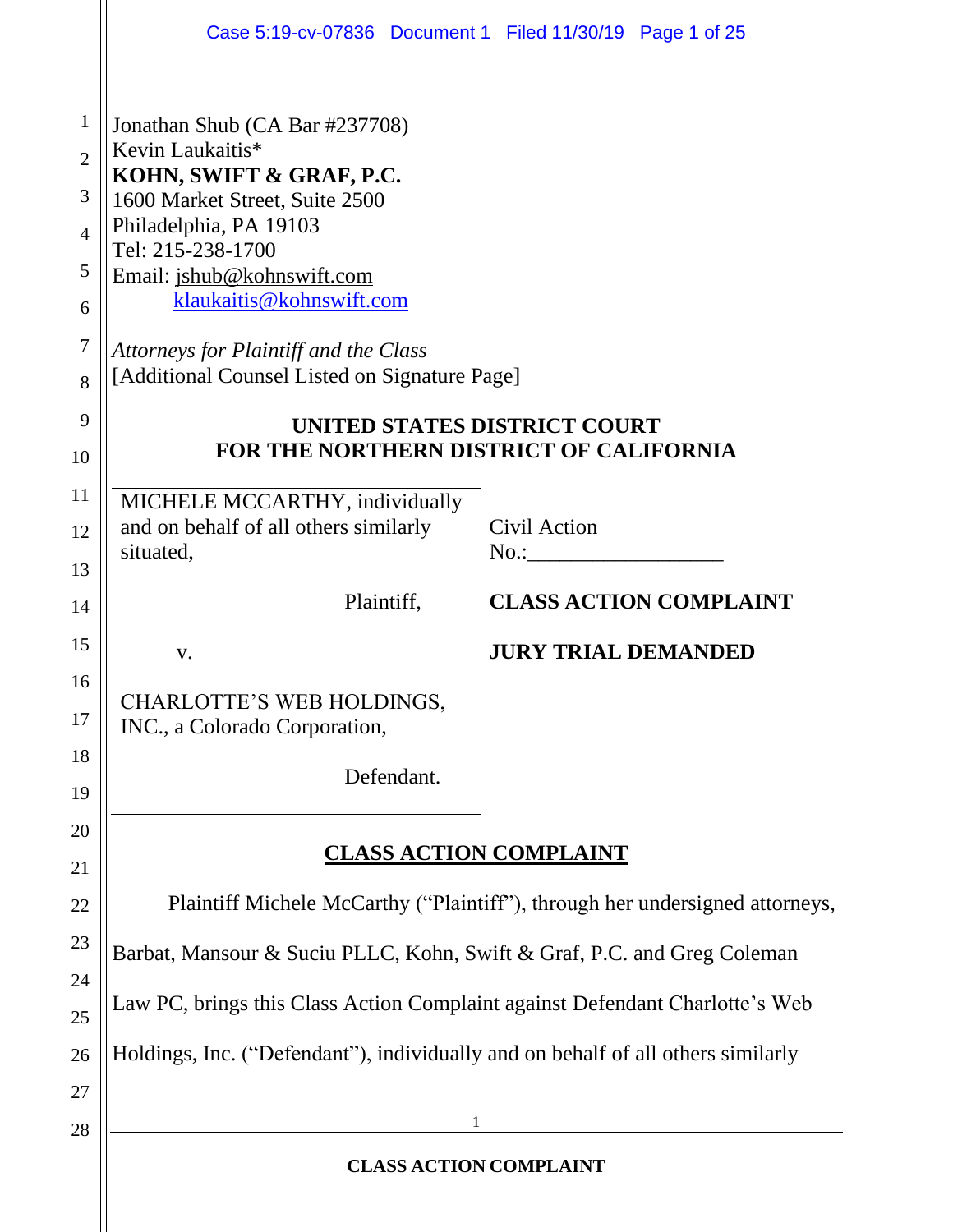situated, and complains and alleges upon personal knowledge as to herself and her own acts and experiences and, as to all other matters, upon information and belief, including investigation conducted by her attorneys:

## **NATURE OF THE ACTION**

1. This is a civil class action brought individually by Plaintiff on behalf of consumers who purchased Defendant's "CBD Oils", "CBD Liquid Capsules", "CBD Gummies", and "CBD Isolate" (collectively the "CBD Products" or the "Products")<sup>1</sup> all of which are promoted as products containing cannabidiol (CBD), for personal use and not for resale.

2. Defendant's Products, however, are illegal to sell.

3. Defendant formulates, manufactures, advertises, and sells the CBD Products throughout the United States, including in the State of California.

4. The CBD (cannabidiol) Product market is a multibillion-dollar business enterprise that is lucrative for its market participants and is expected to further expand into a \$16 billion-dollar industry by  $2025.<sup>2</sup>$ 

5. With knowledge of growing consumer demand for CBD Products, Defendant has intentionally marketed and sold illegal CBD products.

- <sup>1</sup> The Products contain numerous different flavors and dosages.
- <sup>2</sup> https://www.forbes.com/sites/irisdorbian/2019/03/12/cbd-market-could-pull-in-16-bln-by-2025-says-study/#69e764bb3efd Last Visited on November 30, 2019.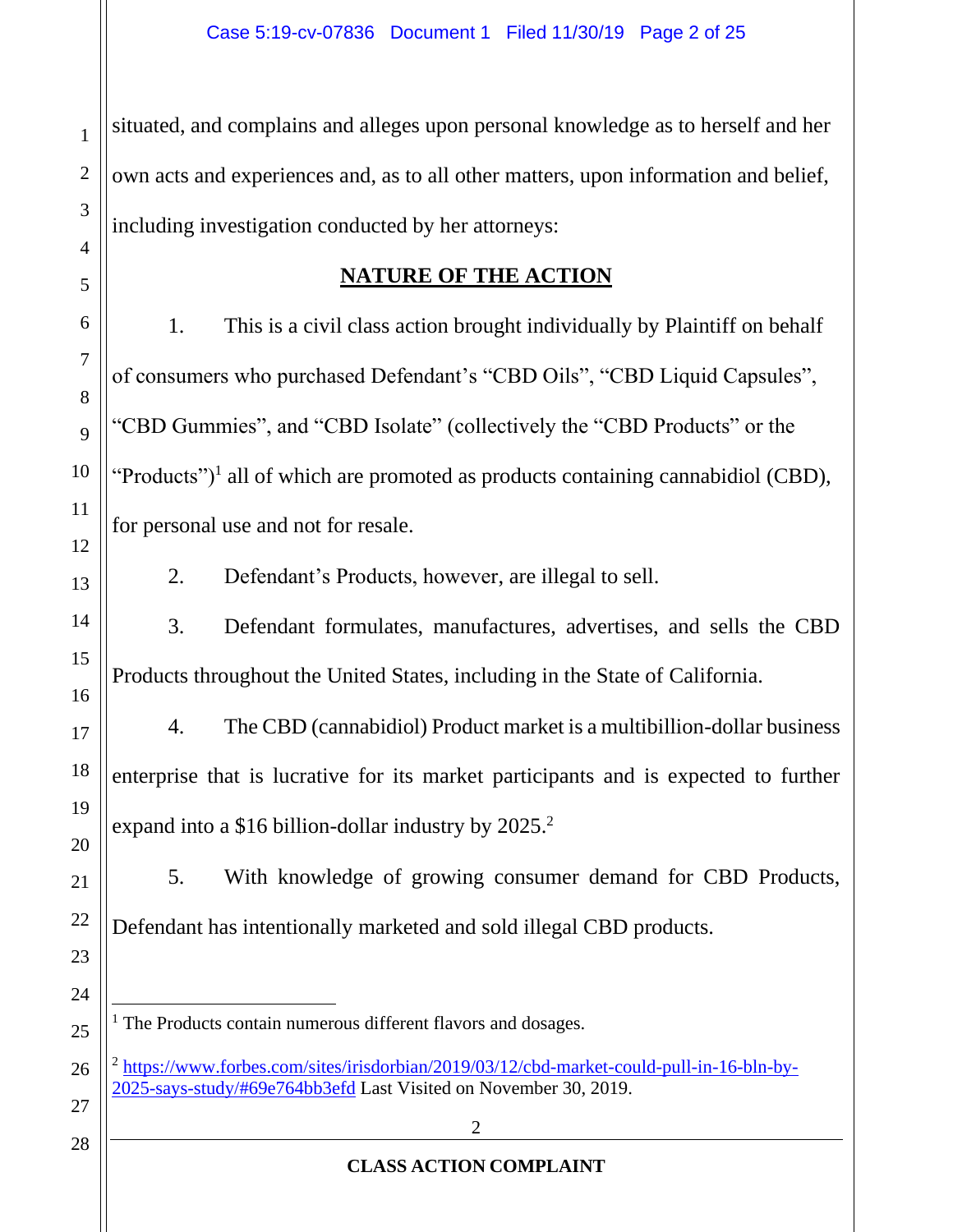6. Defendant's multiple and prominent systematic mislabeling of the Products form a pattern of unlawful and unfair business practices that harms the public.

7. Accordingly, Plaintiff and each of the Class members have suffered an injury in fact caused by the false, fraudulent, unfair, deceptive, and misleading practices as set forth herein, and seek compensatory damages and injunctive relief.

8. Plaintiff brings this suit to halt the unlawful sales and marketing of the CBD Products by Defendant and for damages she sustained as a result. Given the massive quantities of the Products sold all over the country, this class action is the proper vehicle for addressing Defendant's misconduct and for attaining needed relief for those affected.

9. Plaintiff and each of the Class members accordingly suffered an injury in fact caused by the false, fraudulent, unfair, deceptive, and misleading practices set forth herein, and seek compensatory damages, statutory damages, and declaratory and injunctive relief.

# **JURISDICTION AND VENUE**

10. This Court has original jurisdiction over this controversy pursuant to 28 U.S.C. § 1332(d). The amount in controversy in this class action exceeds \$5,000,000, exclusive of interest and costs, and there are numerous Class members who are citizens of states other than Defendant's states of citizenship.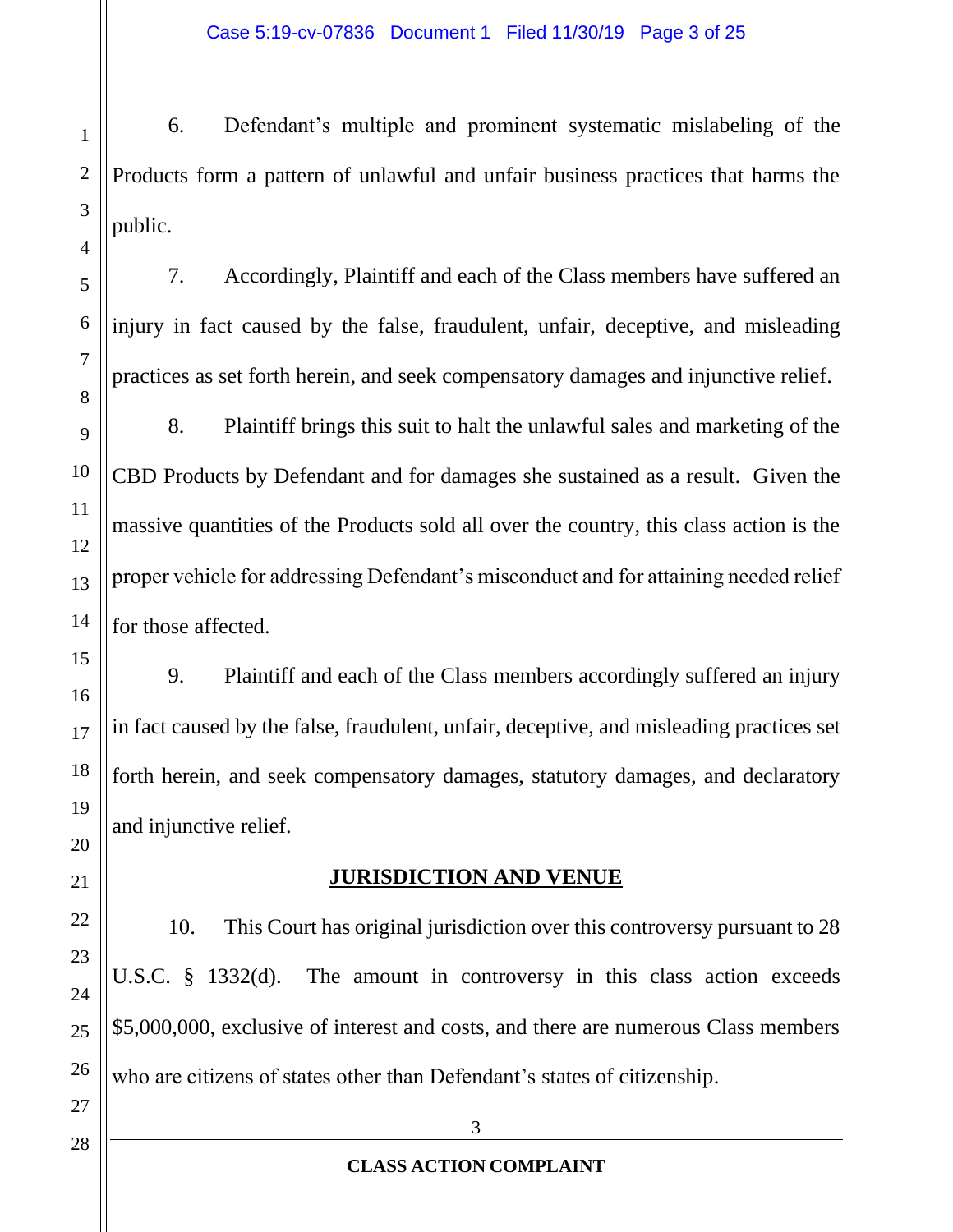11. This Court has personal jurisdiction over Defendant in this matter. The acts and omissions giving rise to this action occurred in the state of California. Defendant has been afforded due process because it has, at all times relevant to this matter, individually or through its agents, subsidiaries, officers and/or representatives, operated, conducted, engaged in and carried on a business venture in this state and/or maintained an office or agency in this state, and/or marketed, advertised, distributed and/or sold products, committed a statutory violation within this state related to the allegations made herein, and caused injuries to Plaintiff and putative Class Members, which arose out of the acts and omissions that occurred in the state of California, during the relevant time period, at which time Defendant was engaged in business activities in the state of California.

12. Venue is proper in this District pursuant to 28 U.S.C. § 1391(b)(2) and (c) because a substantial part of the events or omissions giving rise to Plaintiff's claims occurred in this District and because Defendant transacts business and/or has agents within this District and has intentionally availed itself of the laws and markets within this district.

# **PARTIES**

13. Plaintiff Michele McCarthy is a citizen of California who resides in Boulder Creek, California. On May 17, 2019, Plaintiff purchased CBD Oil in olive oil flavor for \$254.77 from Defendant's website, charlottesweb.com. If Plaintiff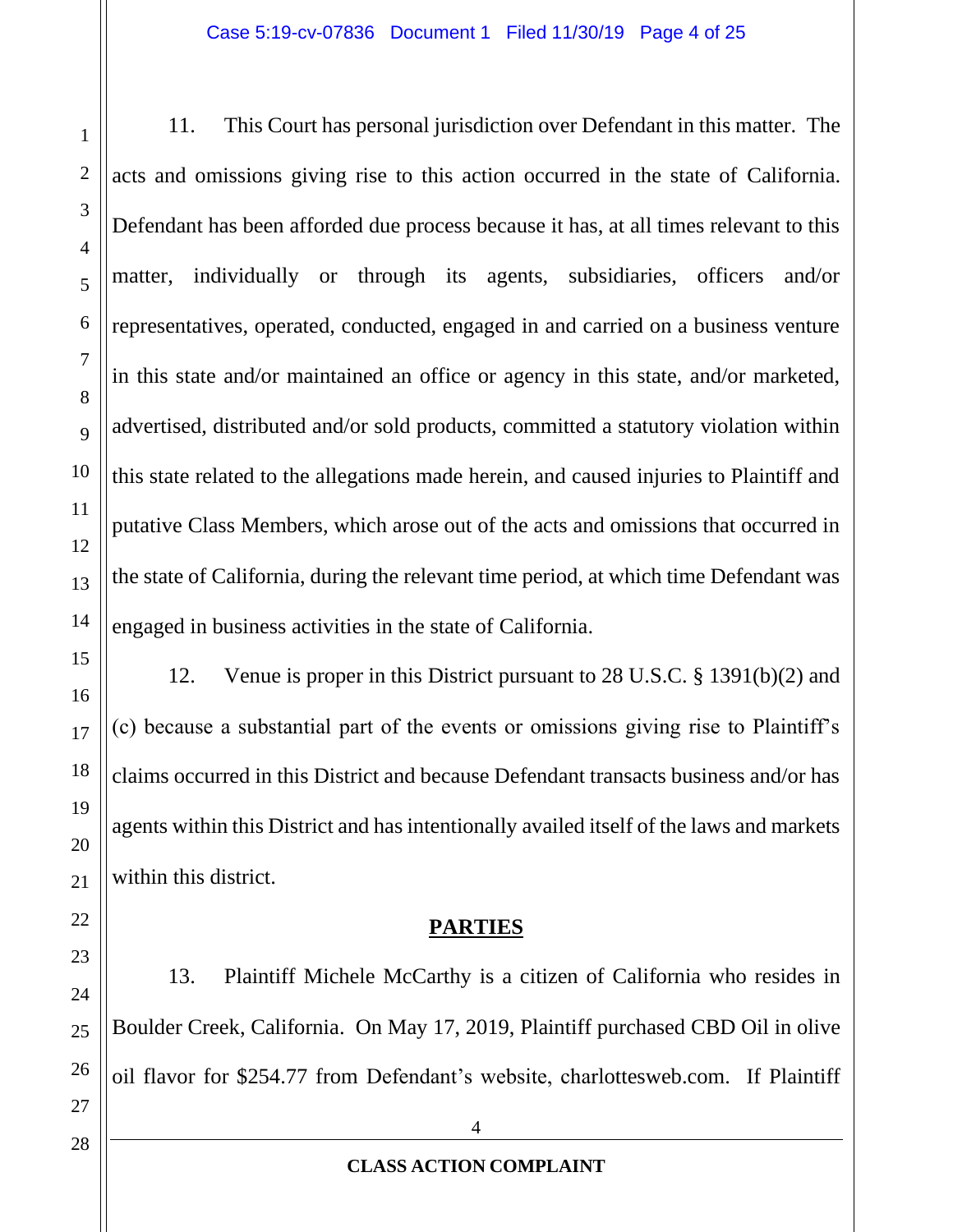knew the Products were not legally sold in the United States, Plaintiff would have not purchased them.

14. Defendant Charlotte's Web Holdings, Inc. is a Colorado corporation with its principal place of business at 1600 Pearl St., Ste. 300, Boulder, CO 80302.

# **FACTUAL ALLEGATIONS**

15. At all relevant times, Defendant has marketed its Products in a consistent and uniform manner. Defendant sells the Products in all 50 states on its website and through various distributors.

# *DEFENDANT'S ILLEGAL PRODUCTS*

16. On November 22, 2019, the United States Food & Drug Administration sent roughly 15 Warning Letters discussing numerous violations of CBD products, including but not limited to; Dietary Supplement Labeling, Unapproved New Drugs, Misbranded Drugs, Adulterated Human Foods, Unapproved New Animal Drugs, and Adultered Animal Foods. All of these violations of the Food, Drug and Cosmetic Act make CBD products illegal to sell.<sup>3</sup>

20 21

//

//

1

2

3

4

5

6

7

<sup>&</sup>lt;sup>3</sup> See https://www.fda.gov/news-events/press-announcements/fda-warns-15-companies-illegallyselling-various-products-containing-cannabidiol-agency-

details?utm\_campaign=112519\_Statement\_FDA%20warns%20companies%20for%20illegally% 20selling%20various%20products%20containing%20cannabidiol&utm\_medium=email&utm\_so urce=Eloqua Last visited November 27, 2019.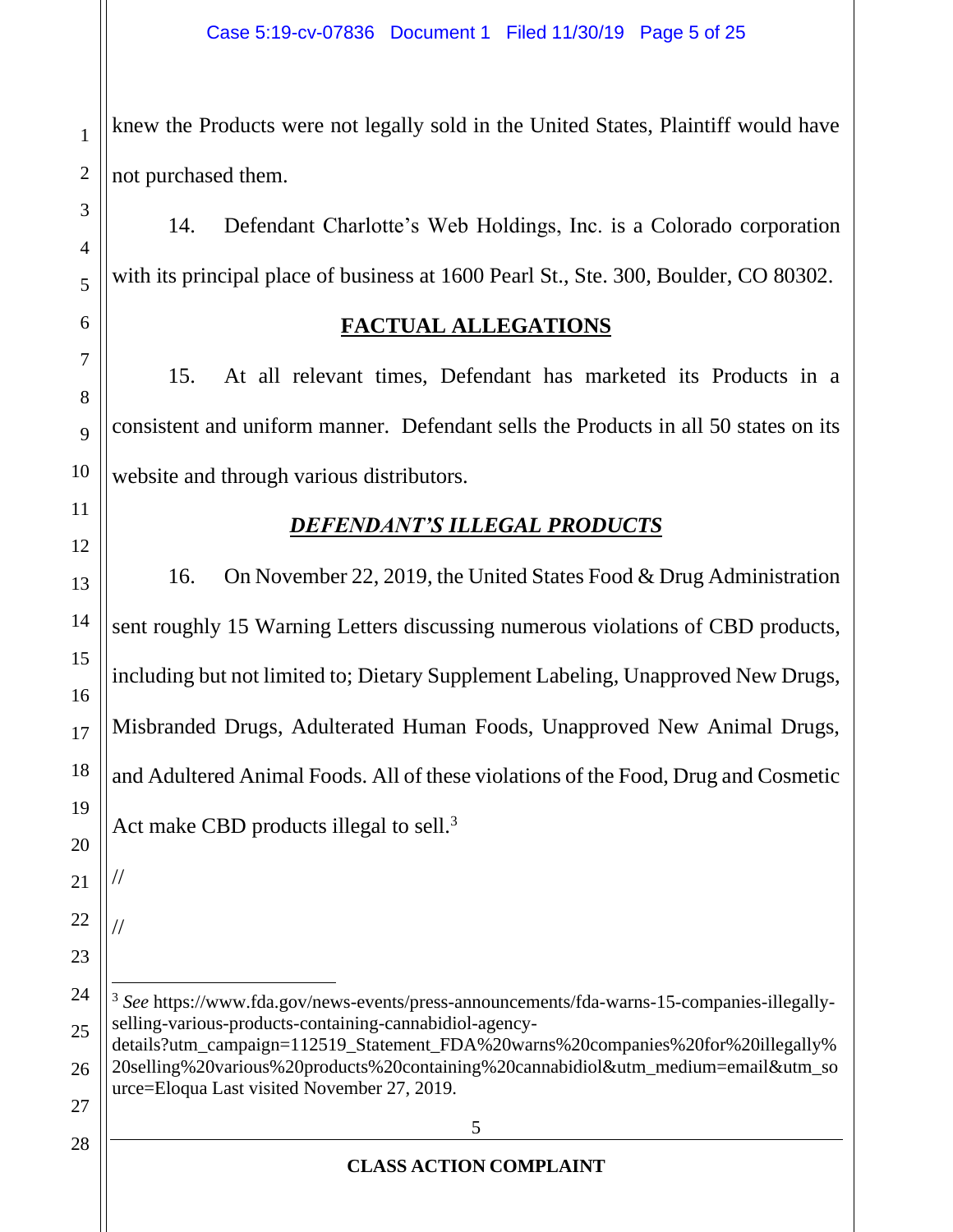# *Dietary Supplement Labeling*

1

2

3

4

5

6

7

8

9

10

11

12

13

14

15

16

17

18

19

20

21

22

23

24

25

26

27

28

17. All of Defendant's Products are mislabeled as Dietary Supplements or contain the illegal dietary ingredient CBD. Every product contains a Supplement Facts section on the back of the container which is reserved for dietary supplements and explicitly state "Dietary Supplement" on the front of the packaging.

18. The FDA has stated that CBD may not be labeled as a dietary ingredient or legally be contained within a dietary supplement<sup>4</sup>:

- The FDA has approved only one CBD product, a prescription drug product to treat two rare, severe forms of epilepsy.
- It is currently illegal to market CBD by adding it to a food or labeling it as a dietary supplement.
- The FDA has seen only limited data about CBD safety and these data point to real risks that need to be considered before taking CBD for any reason.

19. Defendant's Products cannot be dietary supplements because they do not meet the definition of a dietary supplement under section 201(ff) of the FD&C Act, 21 U.S.C. 321(ff). The FDA has concluded, based on available evidence, that CBD products are excluded from the dietary supplement definition under sections  $201(ff)(3)(B)(i)$  and (ii) of the FD&C Act, 21 U.S.C. 321(ff)(3)(B)(i) and (ii).

4 *See* https://www.fda.gov/consumers/consumer-updates/what-you-need-know-and-what-wereworking-find-out-about-products-containing-cannabis-or-cannabis Last Visited November 27, 2019.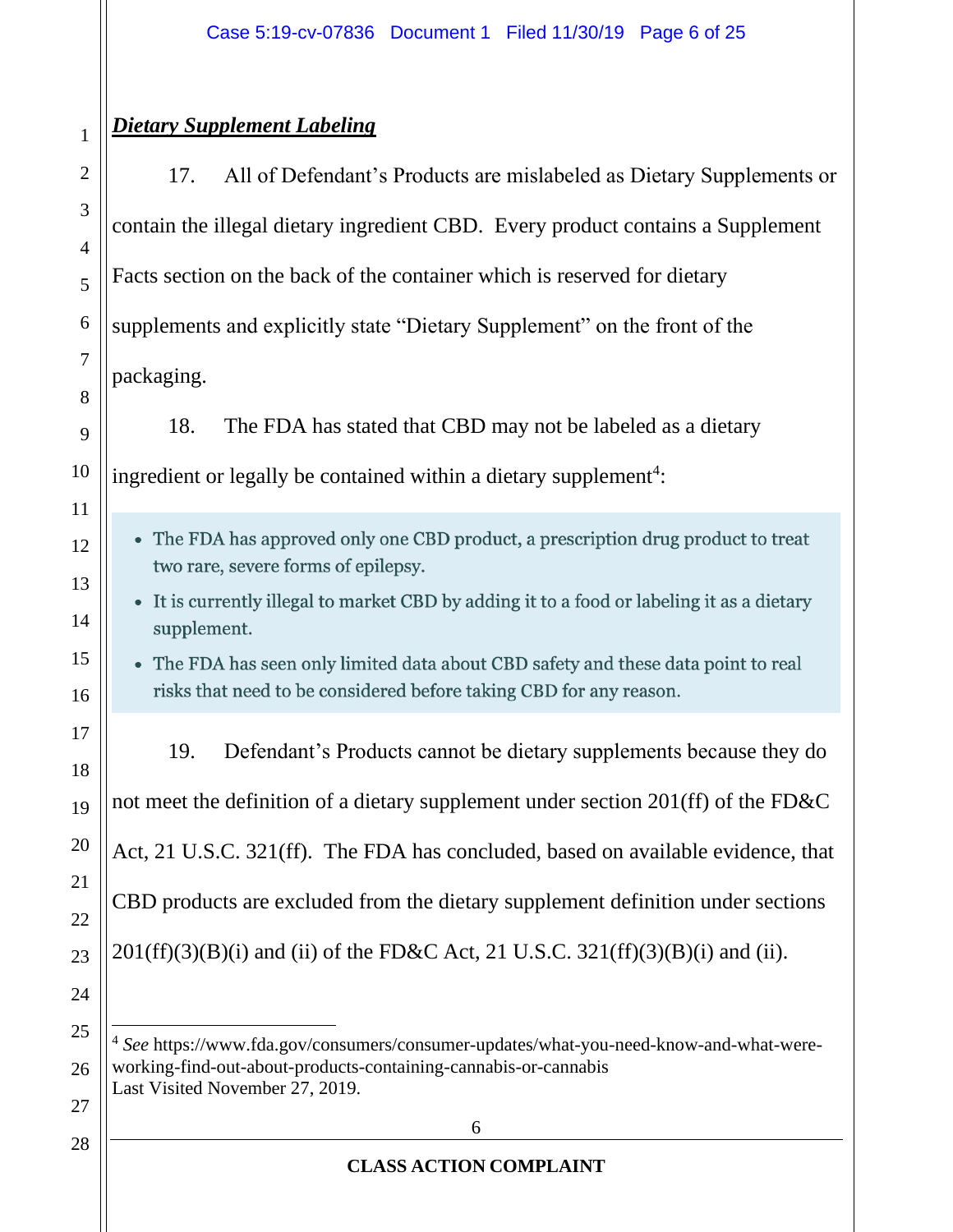Under those provisions, if an article (such as CBD) is an active ingredient in a drug product that has been approved under section 505 of the FD&C Act, 21 U.S.C. 355, or has been authorized for investigation as a new drug for which substantial clinical investigations have been instituted and for which the existence of such investigations has been made public, then products containing that substance are outside the definition of a dietary supplement. There is an exception if the substance was "marketed as" a dietary supplement or as a conventional food before the new drug investigations were authorized; however, based on the evidence available to the FDA, the FDA has concluded that this is not the case for CBD. The FDA is not aware of any evidence that would call into question its current conclusion that CBD products are excluded from the dietary supplement definition under sections  $201(ff)(3)(B)(i)$  and (ii) of the FD&C Act.

20. Defendant's conduct is also deceptive, unfair, and unlawful in that it violates the prohibition against the sale of adulterated and misbranded products under California's Sherman Laws, which adopt the federal labeling regulations as the food labeling requirements of the state. Cal. Health & Safety Code § 110100.

21. The introduction of adulterated and misbranded food into interstate commerce is prohibited under the FDCA and the parallel state statute cited in this Class Action Complaint.

28

1

2

3

4

5

6

7

8

9

10

11

12

13

14

15

16

17

18

19

20

21

22

23

24

25

26

27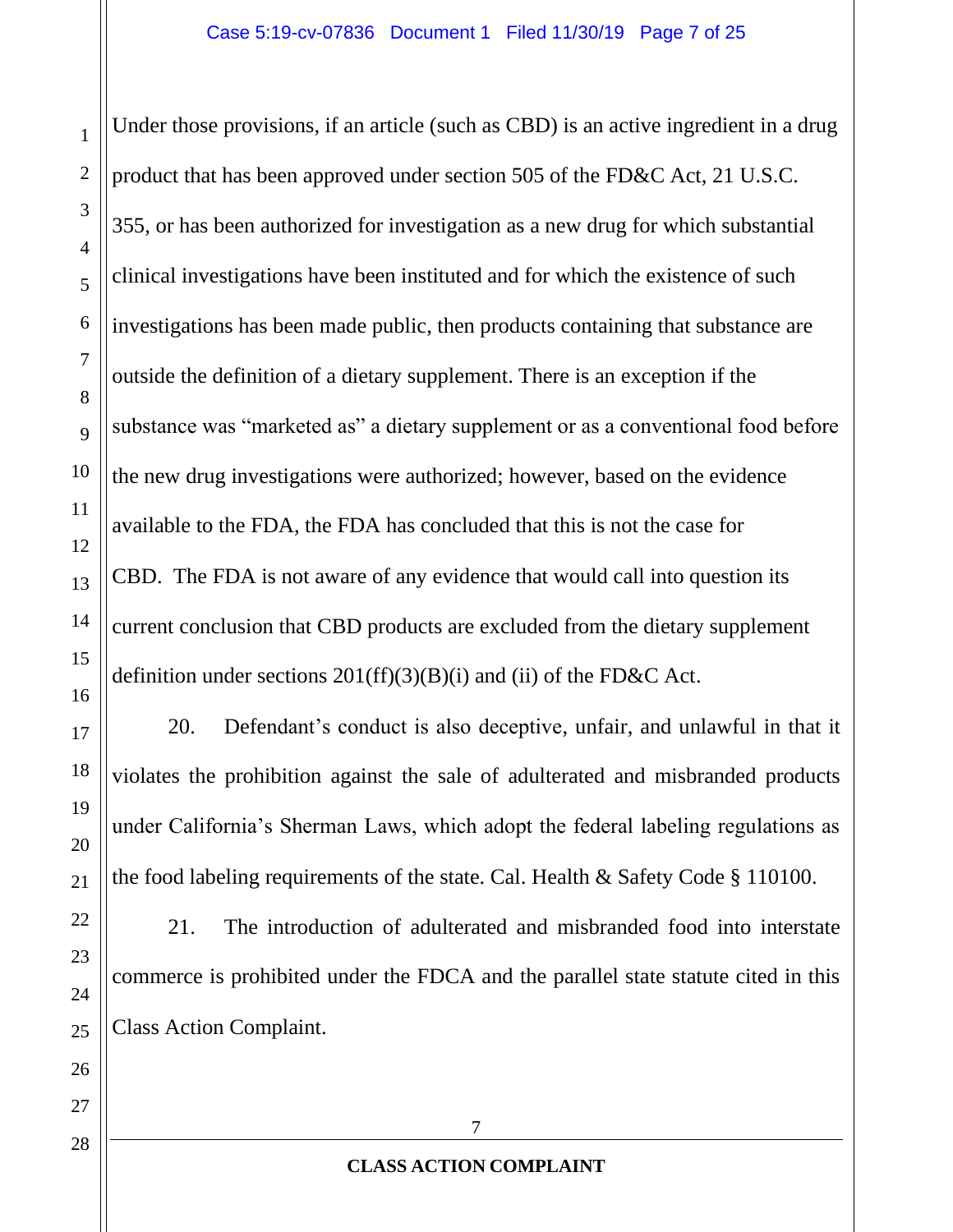2 22. Plaintiff and Class Members would not have purchased the Products or would have paid less for the Products if they were aware of the misleading labeling of the Products by Defendant.

23. Defendant intended for Plaintiff and the Class members to be deceived or misled.

24. Defendant's deceptive and misleading practices proximately caused harm to the Plaintiff and the Class.

25. Plaintiff and Class members would not have purchased the Products, or would have not paid as much for the Products, had they known the truth about the mislabeled and falsely advertised Products.

# **CLASS ACTION ALLEGATIONS**

26. Plaintiff brings this action individually and as representatives of all those similarly situated, pursuant to Federal Rule of Civil Procedure 23, on behalf of the below-defined Class:

**National Class: All persons in the United States who purchased the Products.**

27. In the alternative, Plaintiff brings this action on behalf of the following State Class:

**California State Sub-Class: All persons in the State of California who purchased the Products.**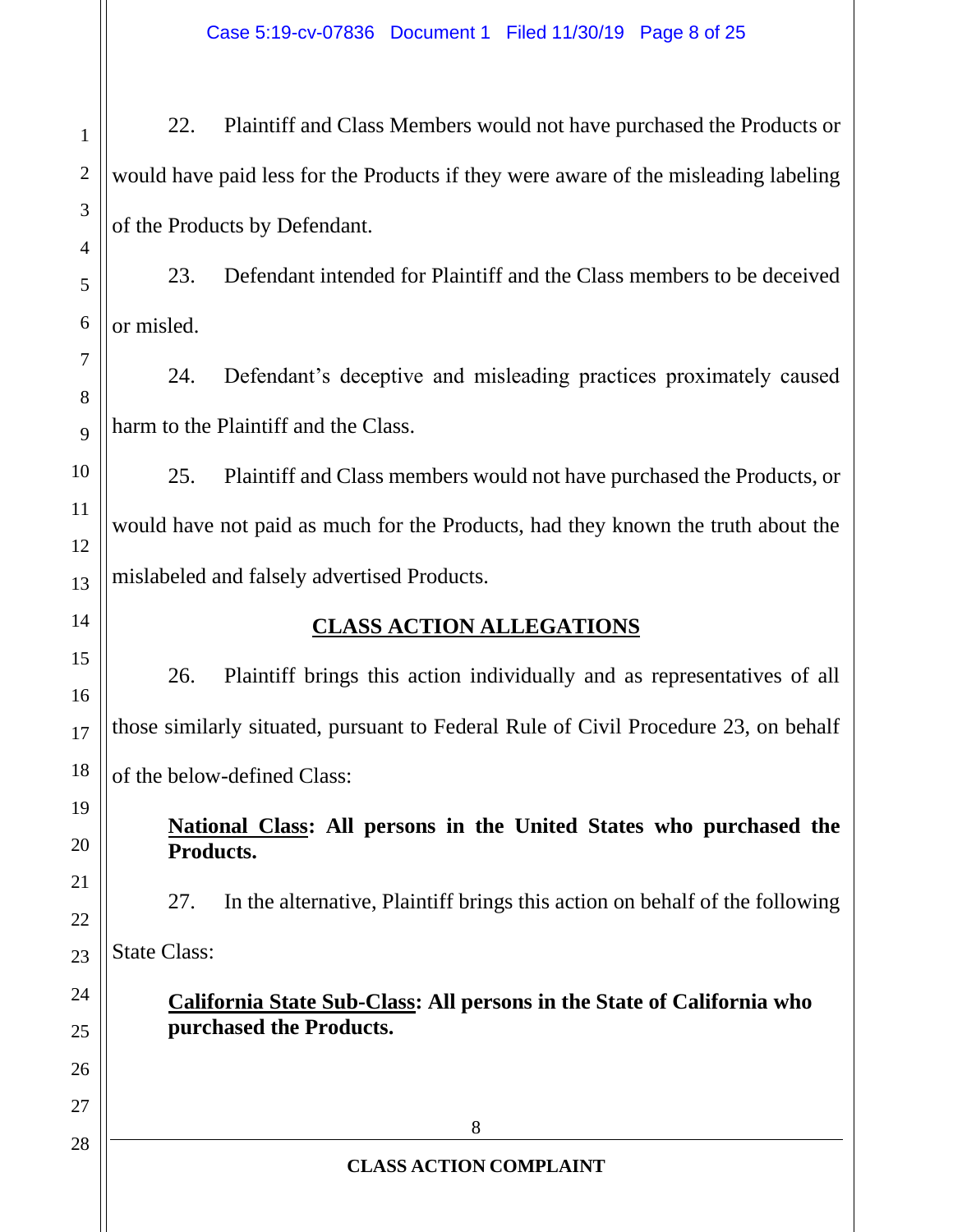28. Excluded from the Classes are: (1) Defendant, and any entity in which Defendant has a controlling interest or which have a controlling interest in Defendant; (2) Defendant's legal representatives, assigns and successors; and (3) the judge(s) to whom this case is assigned and any member of the judge's immediate family.

29. Plaintiff reserves the right to redefine the Class(es), and/or requests for relief.

30. Certification of Plaintiff's claims for class-wide treatment is appropriate because Plaintiff can prove the elements of her claims on a class-wide basis using the same evidence as would be used to prove those elements in individual actions alleging the same claims.

31. The members of the proposed Class(es) are so numerous that joinder of all members is impracticable.

32. The exact number of Class members is unknown. Due to the nature of the trade and commerce involved, as well as the number of online and direct complaints, Plaintiff believes the Class consists of thousands of consumers.

33. Common questions of law and fact affect the right of each Class member, and a common relief by way of damages is sought for Plaintiff and Class members.

1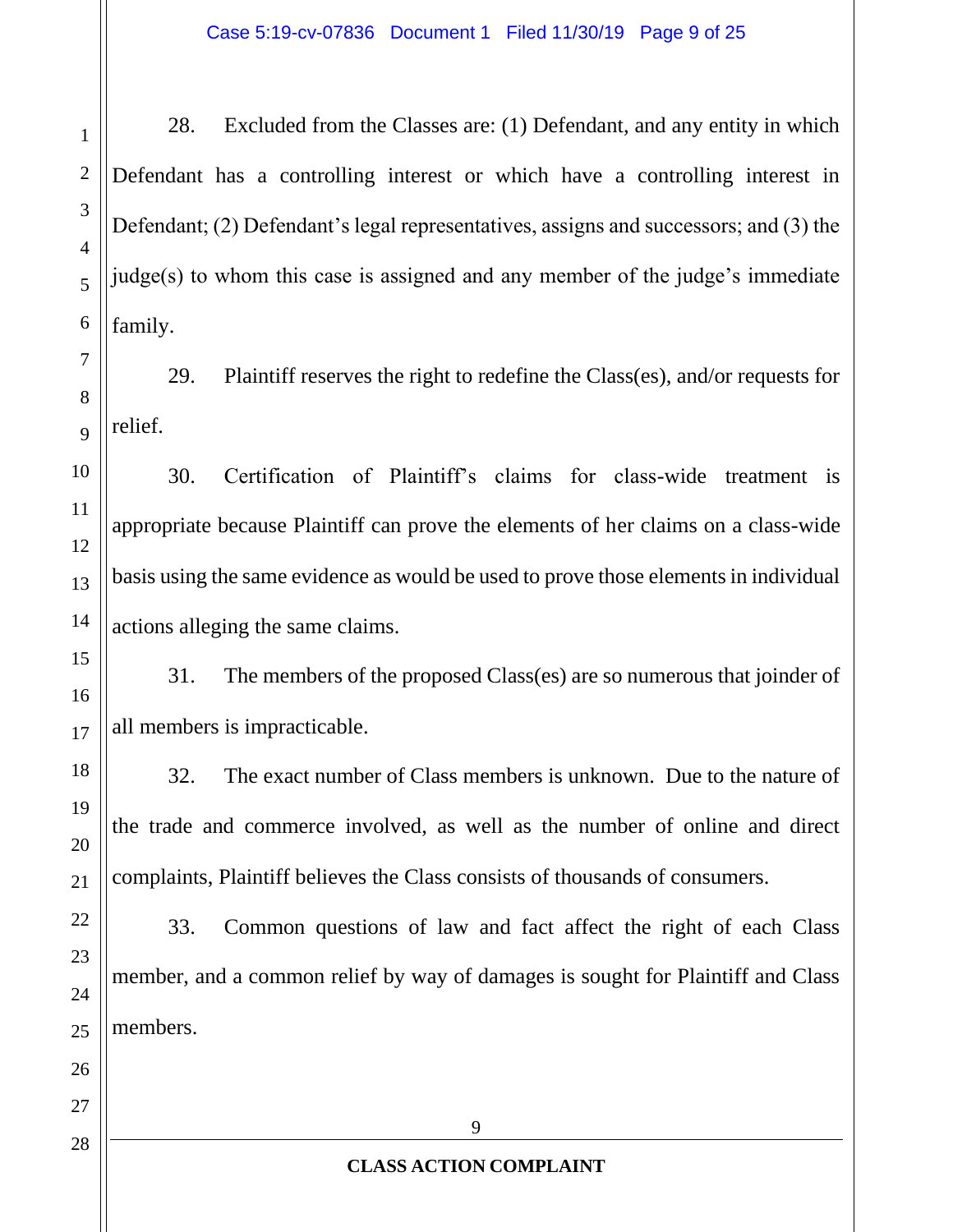34. Common questions of law and fact that affect Class members include,

## but are not limited to:

1

2

3

4

5

6

7

8

9

10

11

12

13

14

15

16

17

18

19

20

21

22

23

24

25

26

27

- a. Whether the Products, when used by consumers in a normal and customary manner and/or in accordance with Defendant's suggested use, works as advertised, marketed, and conveyed to consumers;
- b. Whether, in the course of business, Defendant represented that the Products have characteristics, uses, benefits, or qualities that they do not have when used by consumers in a normal and customary manner and/or in accordance with Defendant's suggested use;
- c. Whether the claims Defendant made and is making regarding the Products are unfair or deceptive; specifically, whether the Products were illegally labeled as dietary supplements;
- d. Whether Defendant knew at the time the consumer transactions took place that consumers would not receive the promised benefits of the Products that Defendant was claiming they would receive;
- e. Whether Defendant knowingly made misleading statements in connection with consumer transactions that reasonable consumers were likely to rely upon to their detriment;
- f. Whether Defendant knew or should have known that the representations and advertisements regarding the Products were unsubstantiated, false, and misleading;
- g. Whether Defendant has breached express and implied warranties in the sale and marketing of the Products;
- h. Whether Defendant's conduct violates public policy;
- i. Whether Defendant's acts and omissions violates California law;
- j. Whether Defendant has been unjustly enriched by the sale of the Products to the Plaintiff and the Class Members;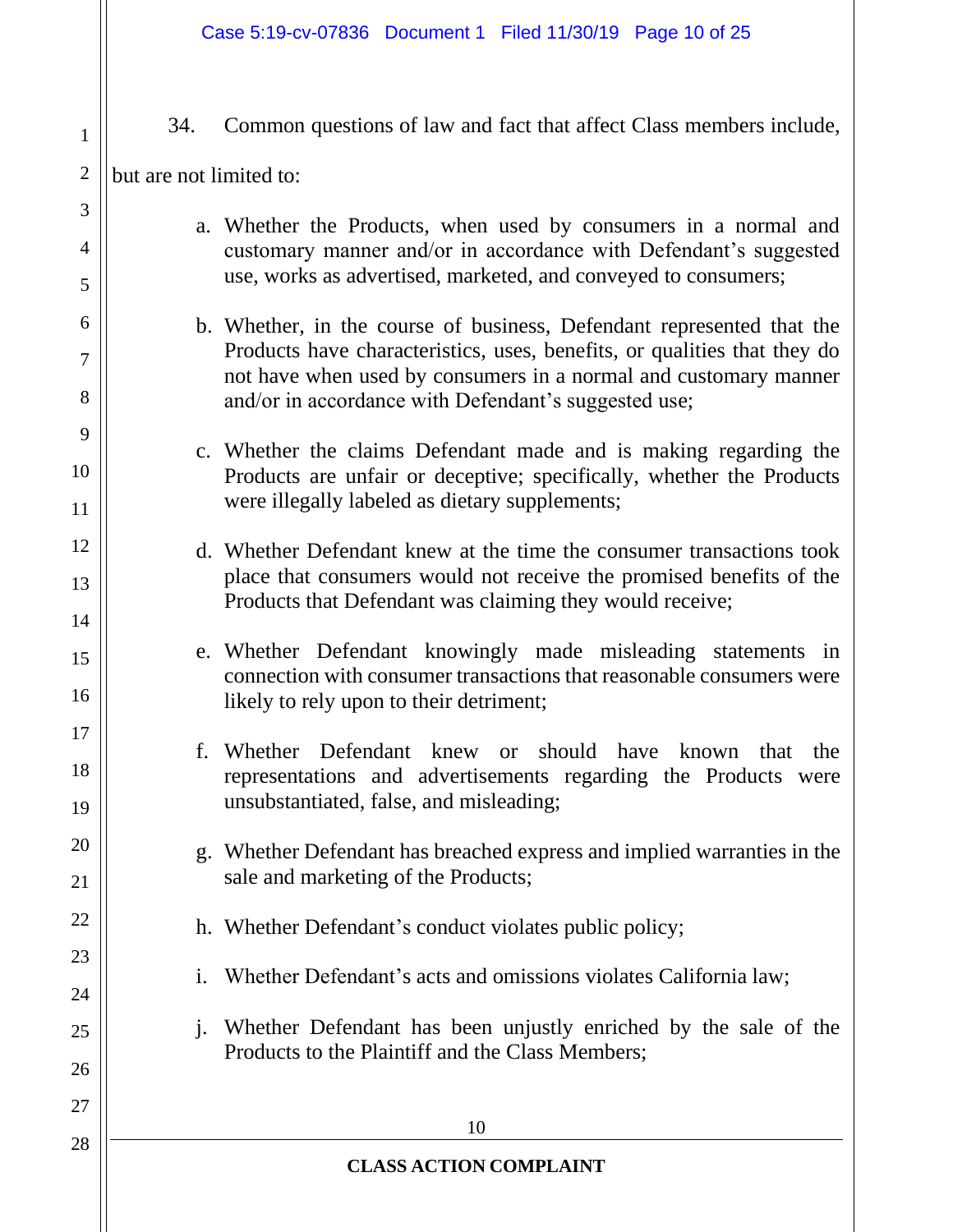- k. Whether Plaintiff and the Class Members did not receive the benefit of their bargain when purchasing the Products;
- l. Whether the Plaintiff and the Class Members suffered monetary damages, and, if so, what is the measure of those damages;
- m. Whether Plaintiff and the Class Members are entitled to an injunction, damages, restitution, equitable relief, and other relief deemed appropriate, and, if so, the amount and nature of such relief.

35. Defendant engaged in a common course of conduct giving rise to the legal rights sought to be enforced by Plaintiff, on behalf of herself and the other Class members. Similar or identical statutory and common law violations, business practices, and injuries are involved. Individual questions, if any, are pale by comparison, in both quality and quantity, to the numerous common questions that dominate this action.

36. Additionally, the factual basis of Defendant's conduct is common to all Class members and represents a common thread of misconduct resulting in injury and damages to all members of the Class.

37. The named Plaintiff will fairly and adequately assert and protect the interests of the Class. Specifically, she has hired attorneys who are experienced in prosecuting class action claims and will adequately represent the interests of the Class; and they have no conflict of interests that will interfere with the maintenance of this class action.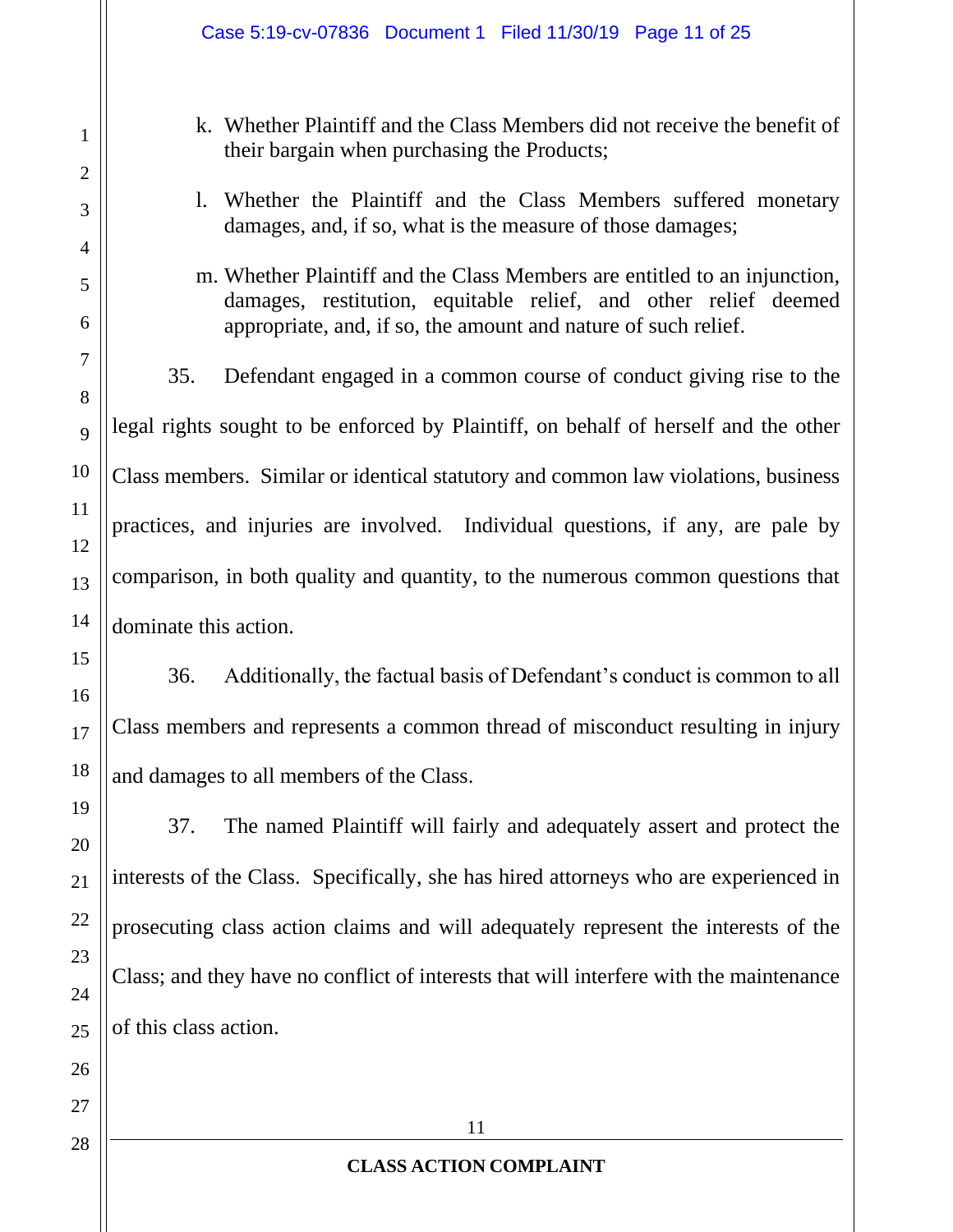1

2

3

4

5

6

7

8

9

10

11

12

13

14

15

16

17

18

19

20

21

22

23

24

25

26

27

28

- a. The common questions of law and fact set forth herein predominate over any questions affecting only individual Class members;
- b. The Class is so numerous as to make joinder impracticable but not so numerous as to create manageability problems;
- c. There are no unusual legal or factual issues which would create manageability problems, and depending on discovery, manageability will not be an issue as much information is solely in Defendant's possession;
- d. Prosecution of separate actions by individual members of the Class would create a risk of inconsistent and varying adjudications against Defendant when confronted with incompatible standards of conduct;
- e. Adjudications with respect to individual members of the Class could, as a practical matter, be dispositive of any interest of other members not parties to such adjudications, or substantially impair their ability to protect their interests; and
- f. The claims of the individual Class members are small in relation to the expenses of litigation, making a Class action the only procedure in which Class members can, as a practical matter, recover. However, the claims of individual Class members are collectively large enough to justify the expense and effort in maintaining a class action.

#### **CAUSES OF ACTION**

# **COUNT I California's Unfair Competition Law**

# **Cal. Bus. & Prof. Code § 17200 et seq. ("UCL") (On Behalf of the California State Sub-Class)**

38. Plaintiff realleges and incorporates by reference the allegations

contained in Paragraphs 1 through 37, as though set forth fully herein.

#### **CLASS ACTION COMPLAINT**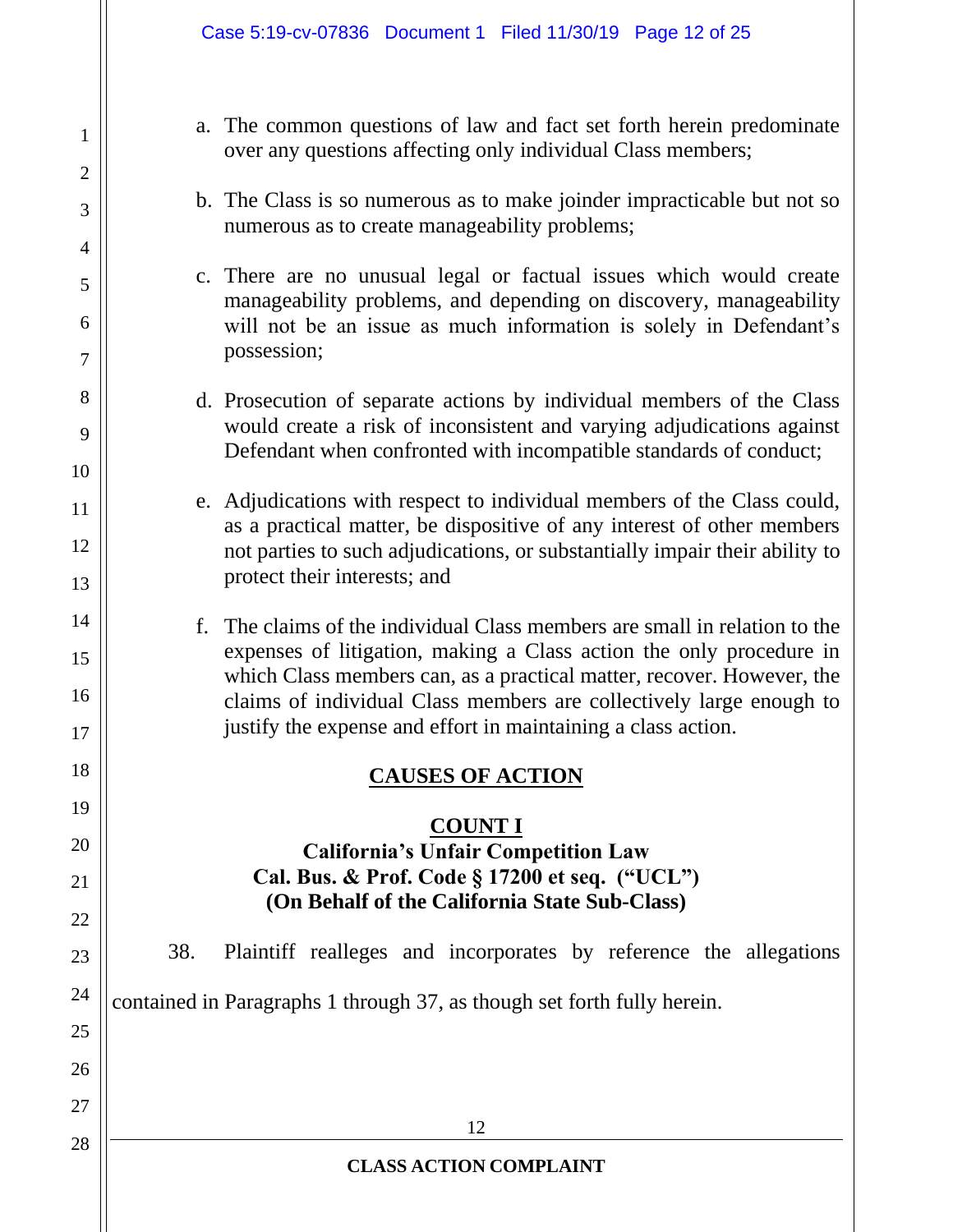13 **CLASS ACTION COMPLAINT** 1 2 3 4 5 6 7 8 9 10 11 12 13 14 15 16 17 18 19 20 21 22 23 24 25 26 27 28 39. The UCL prohibits any "unlawful, unfair or fraudulent business act or practice." Cal. Bus. & Prof. Code § 17200. 40. The acts, omissions, misrepresentations, practices, and non-disclosures of Defendant as alleged herein constitute business acts and practices. 41. Unlawful: The acts alleged herein are "unlawful" under the UCL in that they violate at least the following laws: a. The False Advertising Law, Cal. Bus. & Prof. Code §§ 17500 et seq.; b. The Consumers Legal Remedies Act, Cal. Civ. Code §§ 1750 et seq.; c. The Federal Food, Drug, and Cosmetic Act, 21 U.S.C. §§ 301 et seq.; and d. The California Sherman Food, Drug, and Cosmetic Law, Cal. Health & Safety Code §§ 110100 et seq. 42. Unfair: Defendant's conduct with respect to the labeling, advertising, and sale of the Products was "unfair" because Defendant's conduct was immoral, unethical, unscrupulous, or substantially injurious to consumers and the utility of their conduct, if any, does not outweigh the gravity of the harm to their victims. 43. Defendant's conduct with respect to the labeling, advertising, and sale of the Products was and is also unfair because it violates public policy as declared by specific constitutional, statutory or regulatory provisions, including but not limited to the applicable sections of: the Consumers Legal Remedies Act, the False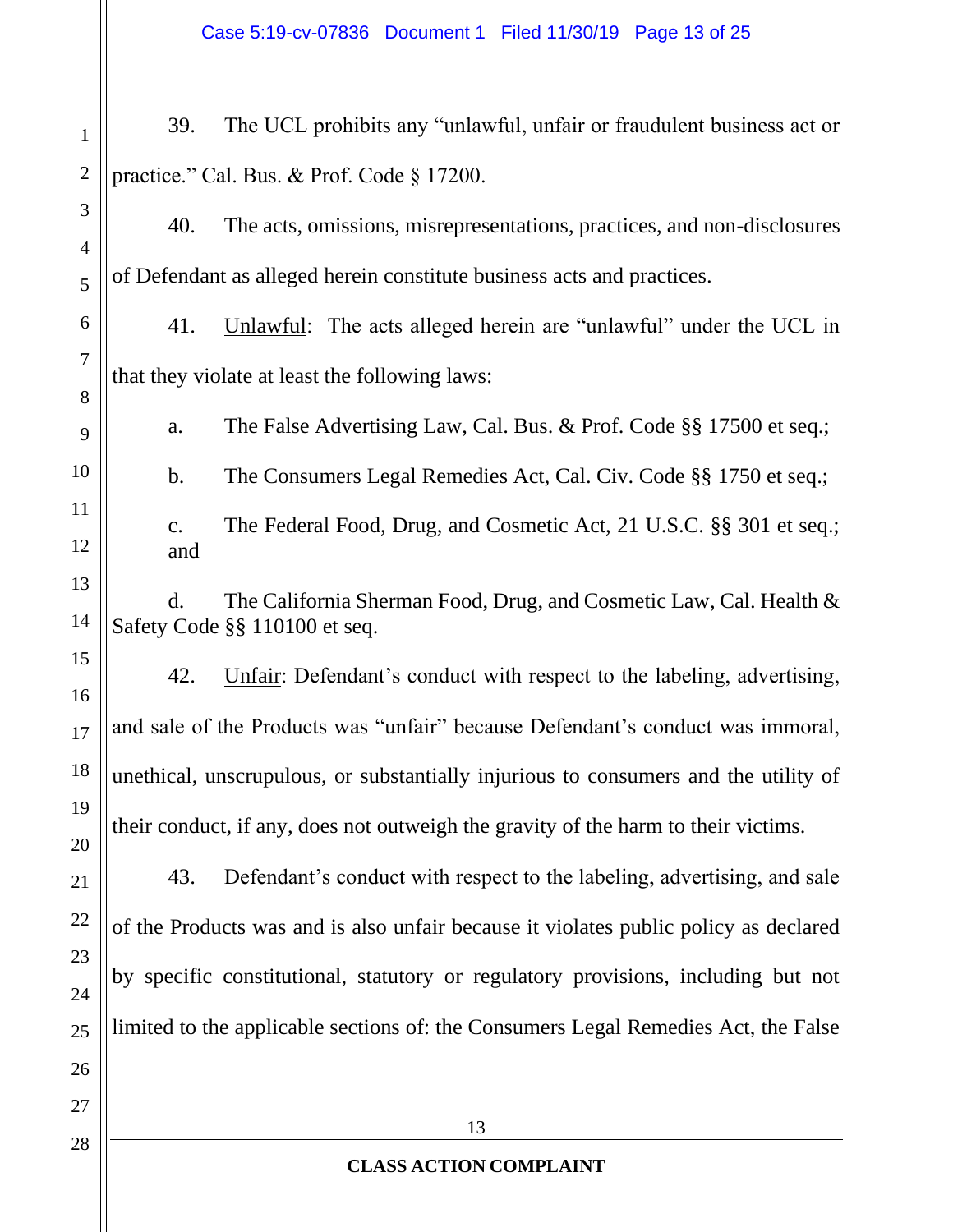Advertising Law, the Federal Food, Drug, and Cosmetic Act, and the California Sherman Food, Drug, and Cosmetic Law.

44. Defendant's conduct with respect to the labeling, advertising, and sale of the Products was and is unfair because the consumer injury was substantial, not outweighed by benefits to consumers or competition, and not one consumer themselves could reasonably have avoided.

45. Fraudulent: A statement or practice is "fraudulent" under the UCL if it is likely to mislead or deceive the public, applying an objective reasonable consumer test.

46. As set forth herein, Defendant's claims relating the ingredients stated on the Products' labeling and moreover that the Products are labeled as illegal dietary supplements is likely to mislead reasonable consumers to believe the Products are legal to purchase.

47. Defendant profited from its sale of the falsely, deceptively, and unlawfully advertised and packaged Products to unwary consumers.

48. Plaintiff and Class Members are likely to continue to be damaged by Defendant's deceptive trade practices, because Defendant continues to disseminate misleading information on the Products' packaging. Thus, injunctive relief enjoining Defendant's deceptive practices is proper.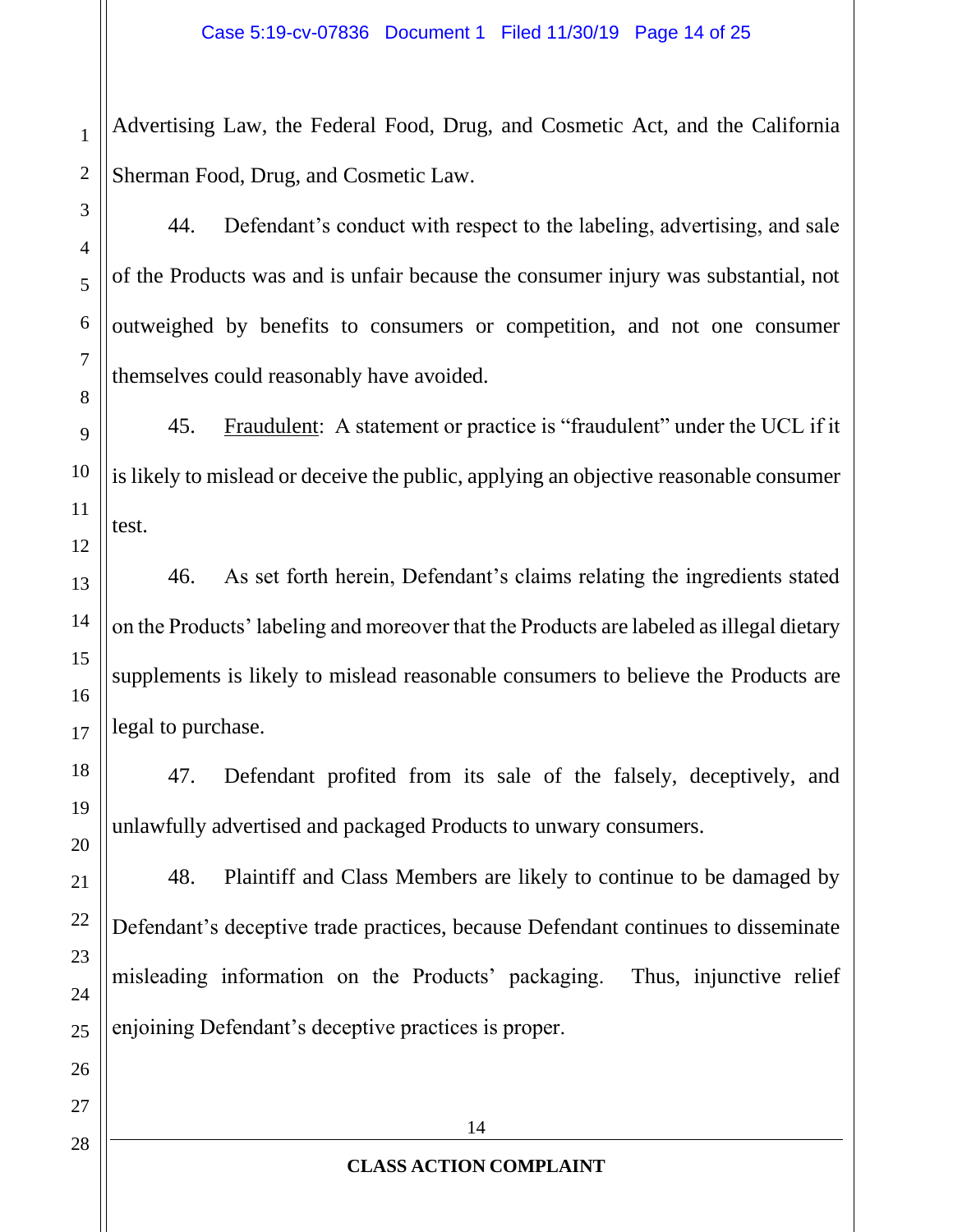Case 5:19-cv-07836 Document 1 Filed 11/30/19 Page 15 of 25

49. Defendant's conduct caused and continues to cause substantial injury to Plaintiff and the other Class Members. Plaintiff has suffered injury in fact as a result of Defendant's unlawful conduct.

50. In accordance with Bus. & Prof. Code § 17203, Plaintiff seeks an order enjoining Defendant from continuing to conduct business through unlawful, unfair, and/or fraudulent acts and practices, and to commence a corrective advertising campaign.

51. Plaintiff and the Class also seek an order for and restitution of all monies from the sale of the Products, which were unjustly acquired through acts of unlawful competition.

#### **COUNT II**

# **California's False Advertising Law Cal. Bus. & Prof. Code § 17500 ("FAL") (On Behalf of the California State Sub-Class)**

52. Plaintiff realleges and incorporates by reference paragraphs 1 through 37 as if fully set forth herein.

53. The FAL provides that "[i]t is unlawful for any person, firm, corporation or association, or any employee thereof with intent directly or indirectly to dispose of real or personal property or to perform services" to disseminate any statement "which is untrue or misleading, and which is known, or which by the

1

2

3

4

5

6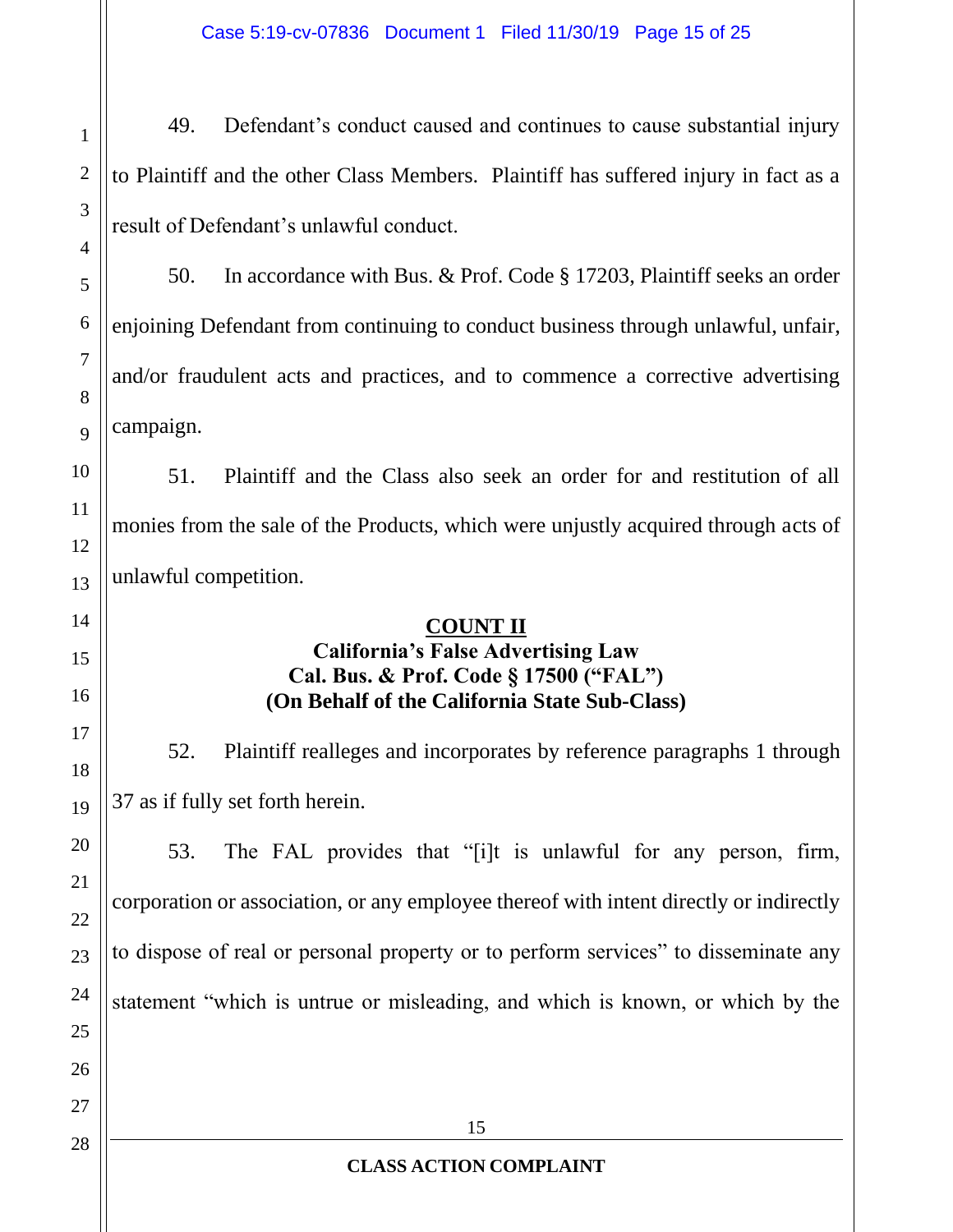exercise of reasonable care should be known, to be untrue or misleading." Cal. Bus. & Prof. Code § 17500.

54. It is also unlawful under the FAL to disseminate statements concerning property or services that are "untrue or misleading, and which is known, or which by the exercise of reasonable care should be known, to be untrue or misleading." Id.

55. As alleged herein, the advertisements, labeling, policies, acts, and practices of Defendant relating to the Products misled consumers acting reasonably as to the ingredients and effectiveness of the Products and moreover because the Products are illegally labeled as dietary supplements.

56. Plaintiff suffered injury in fact as a result of Defendant's actions as set forth herein because she purchased the Products in reliance on Defendant's false and misleading labeling claims that the Products, among other things, contained the ingredients stated on the Products' labeling and moreover that the Products were legal dietary supplements as claimed on the Products' labeling and Defendant's website.

57. Defendant's business practices as alleged herein constitute deceptive, untrue, and misleading advertising pursuant to the FAL because Defendant has advertised the Products in a manner that is untrue and misleading, which Defendant knew or reasonably should have known, and omitted material information from its advertising.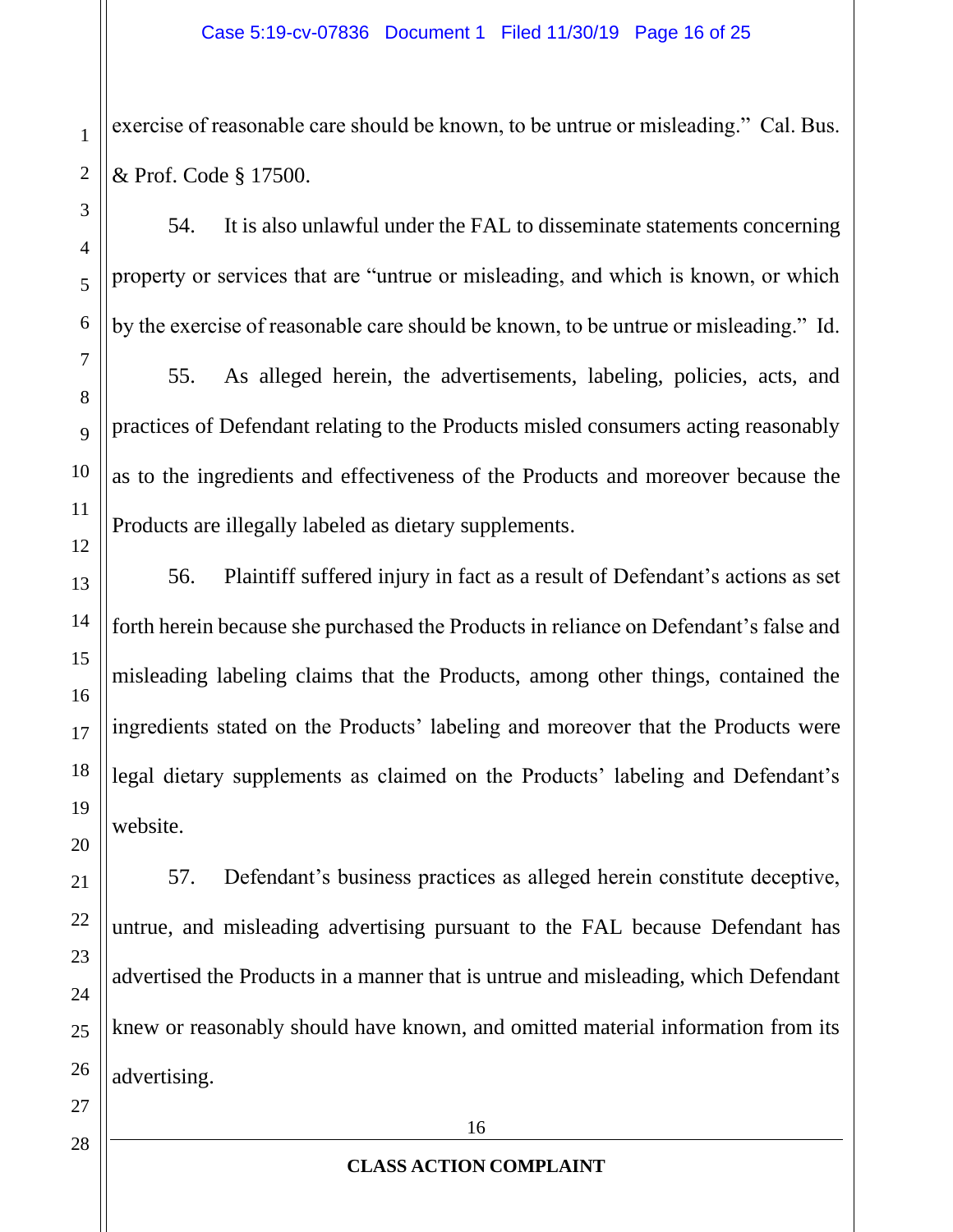58. Defendant profited from its sale of the falsely and deceptively advertised Products to unwary consumers.

59. As a result, Plaintiff, the California Sub-Class, and the general public are entitled to injunctive and equitable relief, restitution, and an order for the disgorgement of the funds by which Defendant was unjustly enriched.

60. Pursuant to Cal. Bus. & Prof. Code § 17535, Plaintiff, on behalf of herself and the California Sub-Class, seeks an order enjoining Defendant from continuing to engage in deceptive business practices, false advertising, and any other act prohibited by law, including those set forth in this Complaint.

## **COUNT III California's Consumer Legal Remedies Act Cal. Civ. Code § 1750 et seq. ("CLRA") (On Behalf of the California State Sub-Class)**

61. Plaintiff realleges and incorporates by reference paragraphs 1 through 37 as if fully set forth herein.

62. The CLRA prohibits deceptive practices in connection with the conduct of a business that provides goods, property, or services primarily for personal, family, or household purposes.

63. Defendant's false and misleading labeling and other policies, acts, and practices were designed to, and did, induce the purchase and use of the Products for

1

2

3

4

5

6

7

8

9

10

11

12

13

14

15

16

17

18

19

20

21

22

23

24

25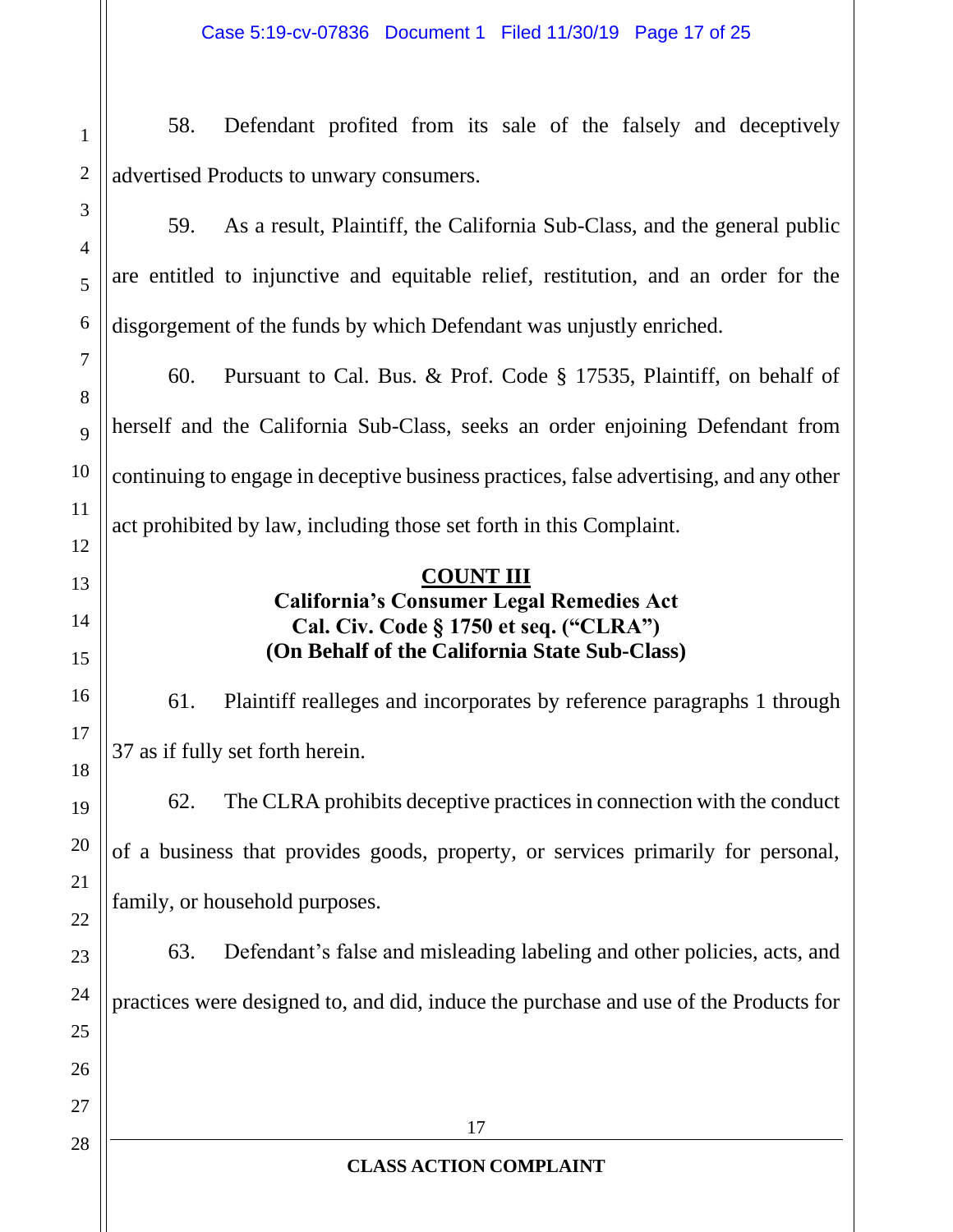| $\mathbf{1}$   | personal, family, or household purposes by Plaintiff and Class Members, and                                                                                |
|----------------|------------------------------------------------------------------------------------------------------------------------------------------------------------|
| $\overline{2}$ | violated and continue to violate the following sections of the CLRA:                                                                                       |
| 3              | a. $\S$ 1770(a)(5): representing that goods have characteristics, uses, or                                                                                 |
| 4<br>5         | benefits which they do not have;                                                                                                                           |
| 6              | b. $\frac{1}{2}$ 1770(a)(7): representing that goods are of a particular standard,<br>quality, or grade if they are of another;                            |
| 7              | c. $\frac{1}{2}$ 1770(a)(9): advertising goods with intent not to sell them as                                                                             |
| 8<br>9         | advertised; and                                                                                                                                            |
| 10             | d. $\frac{1}{2}$ 1770(a)(16): representing the subject of a transaction has been<br>supplied in accordance with a previous representation when it has not. |
| 11             | Defendant profited from the sale of the falsely, deceptively, and<br>64.                                                                                   |
| 12<br>13       | unlawfully advertised Products to unwary consumers.                                                                                                        |
| 14             | Defendant's wrongful business practices constituted, and constitute, a<br>65.                                                                              |
| 15<br>16       | continuing course of conduct in violation of the CLRA.                                                                                                     |
| 17             | Pursuant to the provisions of Cal. Civ. Code $\S$ 1782(a), Plaintiff will<br>66.                                                                           |
| 18             | provide a letter to Defendant concurrently with the filing of this Class Action                                                                            |
| 19<br>20       | Complaint or shortly thereafter with notice of its alleged violations of the CLRA,                                                                         |
| 21             | demanding that Defendant correct such violations, and providing it with the                                                                                |
| 22             | opportunity to correct its business practices. If Defendant does not thereafter correct                                                                    |
| 23<br>24       | its business practices, Plaintiff will amend (or seek leave to amend) the complaint to                                                                     |
| 25             | add claims for monetary relief, including restitution and actual damages under the                                                                         |
| 26             | <b>Consumers Legal Remedies Act.</b>                                                                                                                       |
| 27<br>28       | 18                                                                                                                                                         |
|                |                                                                                                                                                            |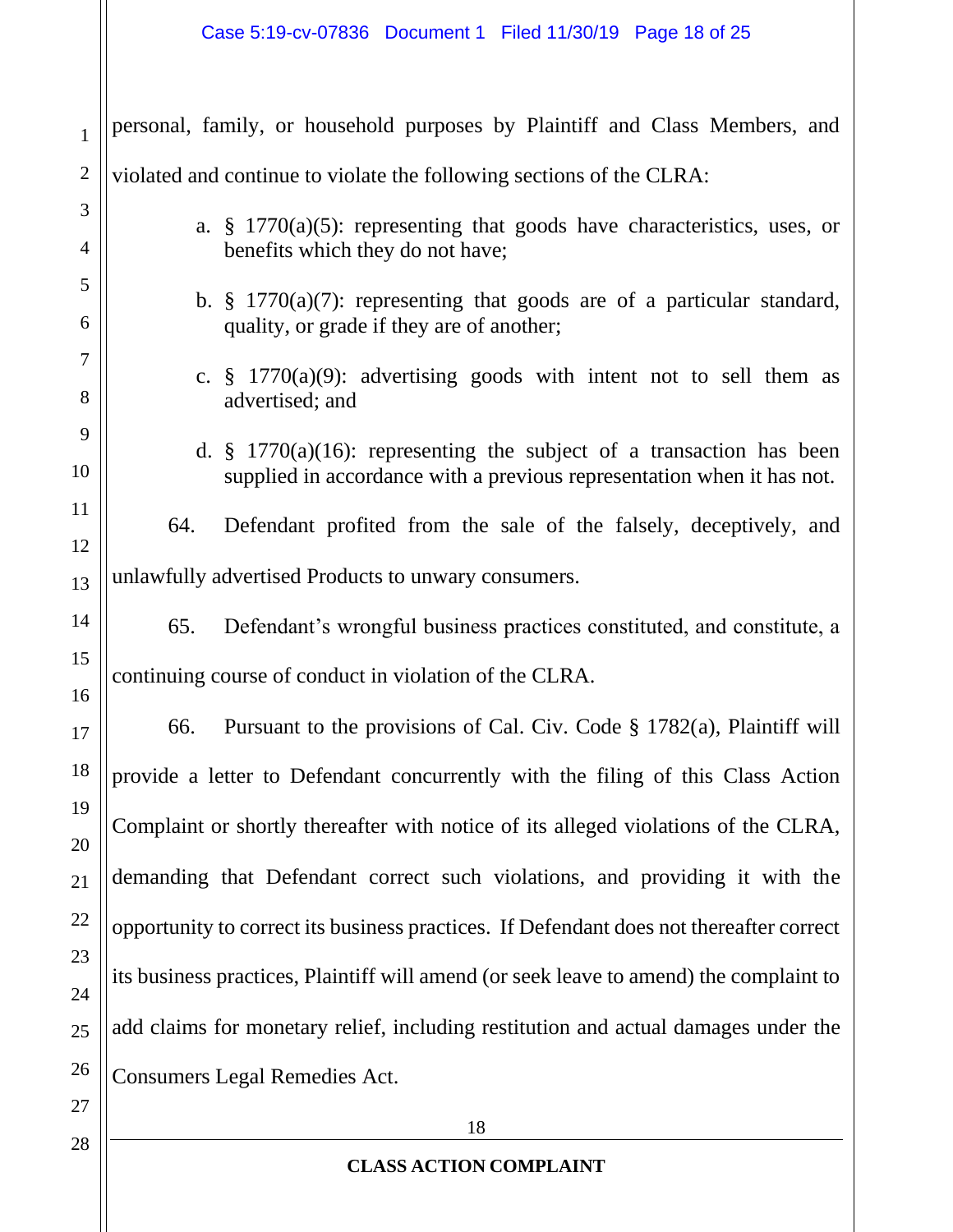67. Pursuant to California Civil Code § 1780, Plaintiff seeks injunctive relief, her reasonable attorney fees and costs, and any other relief that the Court deems proper.

#### **COUNT IV**

# **Breach of Express Warranties Cal. Com. Code § 2313(1) (On Behalf of the California State Sub-Class)**

68. Plaintiff realleges and incorporates by reference paragraphs 1 through 37 as if fully set forth herein.

69. Through the Products' labels and advertising, Defendant made affirmations of fact or promises, or description of goods, described above, which were "part of the basis of the bargain," in that Plaintiff and the Class purchased the Products in reasonable reliance on those statements. Cal. Com. Code § 2313(1).

70. Defendant breached the express warranties by selling Products that do not and cannot provide the promised benefits and moreover by selling Products that are illegally labeled as dietary supplements.

71. Plaintiff and the Class Members would not have purchased the Products had they known the true nature of the Products' ingredients and what the Products contained and that the Products are illegally labeled as dietary supplements.

72. That breach actually and proximately caused injury in the form of the lost purchase price that Plaintiff and Class members paid for the Products.

1

2

3

4

5

6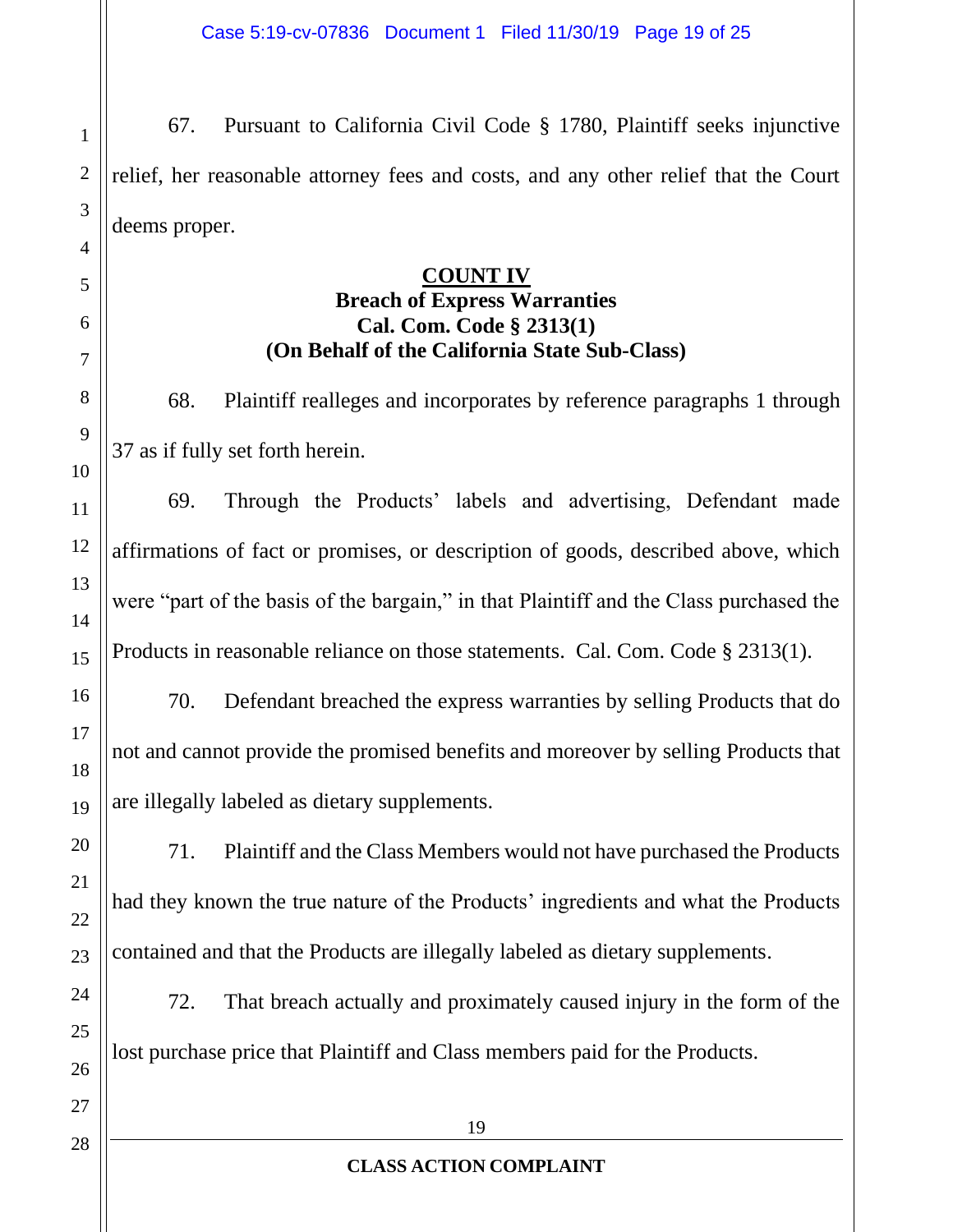73. Furthermore, Defendant had actual knowledge of the defect in the Products purchased by Plaintiff, as well as the Products purchased by other members of the Class, because it had actual knowledge of the nature, ingredients and qualities of the ingredients in its Products by virtue of its own Products' testing and it knows that the affirmations and representations it makes concerning the nature, benefits, ingredients and quantities on the Products' labeling and Defendant's website and advertising is false.

74. As a result of Defendant's breach of warranty, Plaintiff and Class Members have been damaged in the amount of the purchase price of the Products and any consequential damages resulting from the purchases.

#### **COUNT V Breach of Implied Warranty of Merchantability Cal. Com. Code § 2314 (On Behalf of the California State Sub-Class)**

75. Plaintiff realleges and incorporates by reference paragraphs 1-37 as if fully set forth herein.

76. Defendant, through its acts and omissions set forth herein, in the sale, marketing, and promotion of the Products, made representations to Plaintiff and the Class that, among other things, the Products were labeled as legal dietary supplements.

1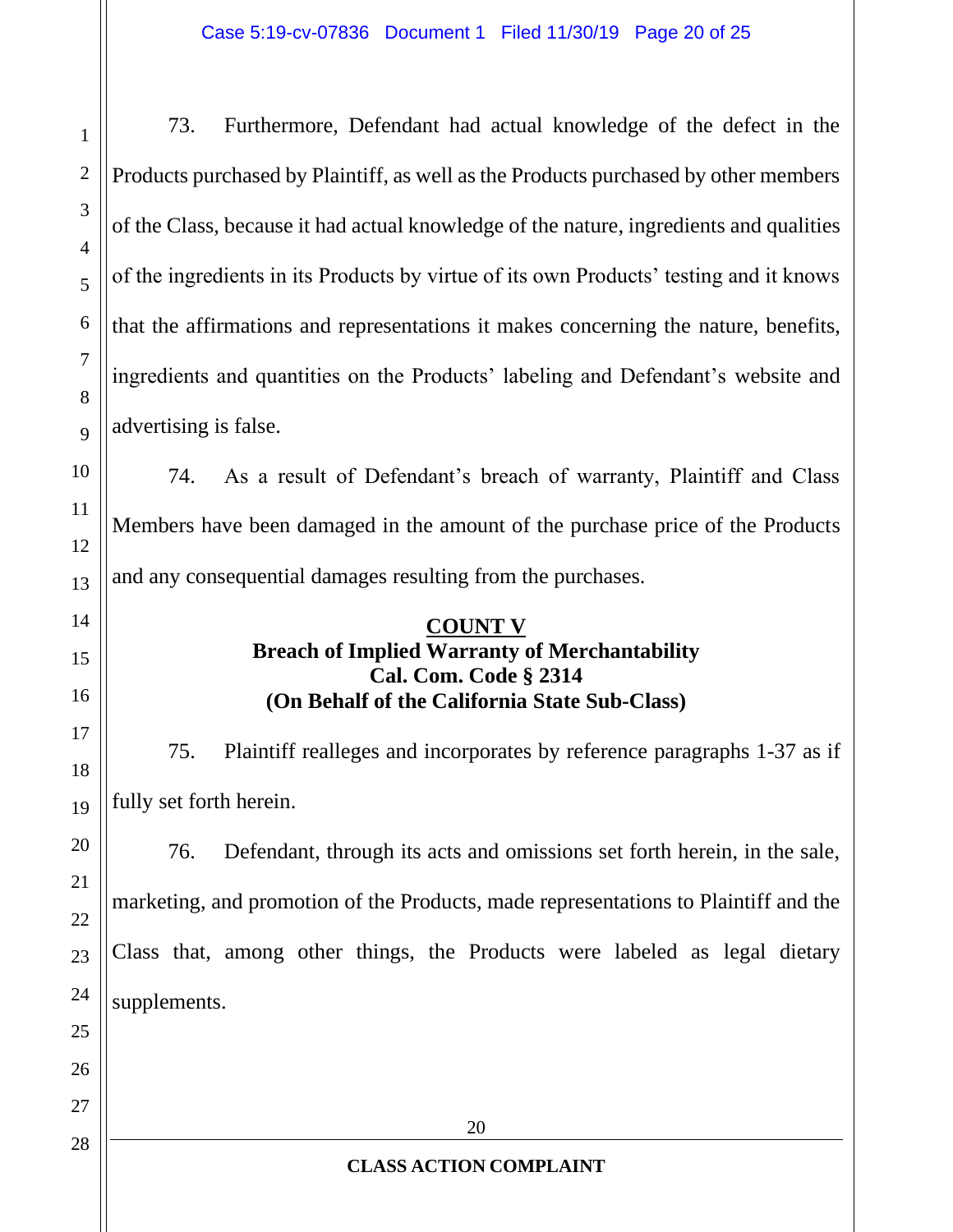77. Plaintiff and the Class bought the Products manufactured, advertised, and sold by Defendant, as described herein.

78. Defendant is a merchant with respect to the goods of this kind which were sold to Plaintiff and the Class, and there was, in the sale to Plaintiff and other consumers, an implied warranty that those goods were merchantable.

79. However, Defendant breached that implied warranty in that the Products provide no benefits, as set forth in detail herein, and moreover that the Products are actually labeled as illegal dietary supplements.

80. As an actual and proximate result of Defendant's conduct, Plaintiff and the Class did not receive goods as impliedly warranted by Defendant to be merchantable in that they did not conform to promises and affirmations made on the container or label of the goods nor are they fit for their ordinary purpose of providing the benefits as promised.

81. Plaintiff and the Class have sustained damages as a proximate result of the foregoing breach of implied warranty in the amount of the Products' purchase prices.

//

//

//

//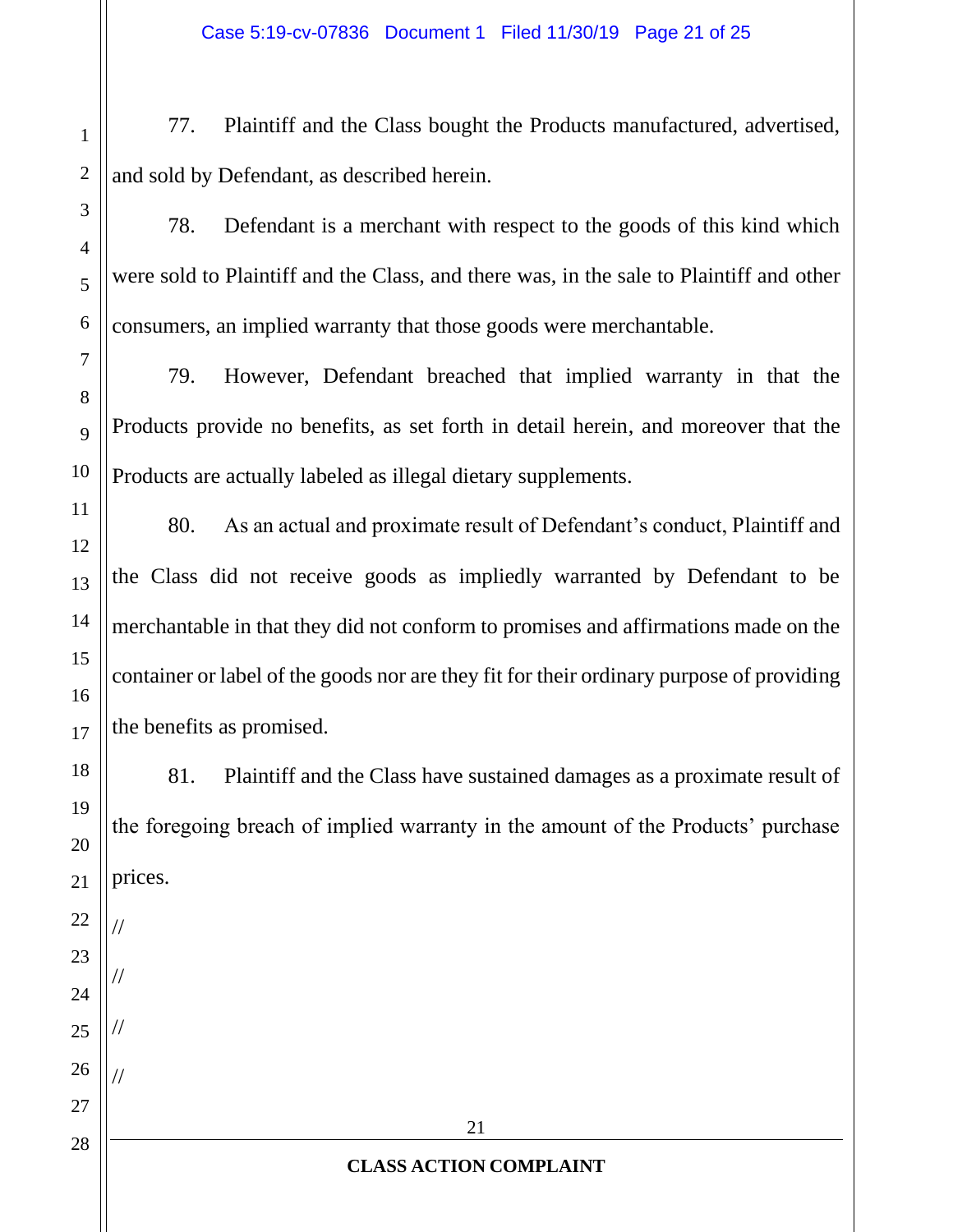# **COUNT VI**

# **Declaratory Relief Under the Declaratory Judgment Act (On Behalf of the Nationwide Class or, Alternatively, the California State Sub-Class)**

82. Plaintiff realleges and incorporates by reference paragraphs 1-37 as if fully set forth herein.

83. Plaintiff brings this cause of action on behalf of the Nationwide Class and/or the California State Sub-class.

84. Declaratory relief is intended to minimize "the danger of avoidable loss and unnecessary accrual of damages." 10B Charles Alan Wright, Arthur R. Miller & Mary Kay Kane, Federal Practice and Procedure § 2751 (3d ed. 1998).

85. Pursuant to 28 U.S.C. § 2201, et seq., there is an actual controversy

between Defendant and Plaintiff concerning whether:

- a. Defendant has misrepresented the nature, ingredients and effectiveness of the Products; and
- b. Defendant knew or should have known of the misrepresentations regarding the efficacy of the Products.

86. Pursuant to 28 U.S.C. § 2201, the Court may "declare the rights and legal relations of any interested party seeking such declaration, whether or not further relief is or could be sought."

87. Despite findings which have proven Defendant's representations false, Defendant continues to represent the nature, ingredients and effectiveness of the

27 28

1

2

3

4

5

6

7

8

9

10

11

12

13

14

15

16

17

18

19

20

21

22

23

24

25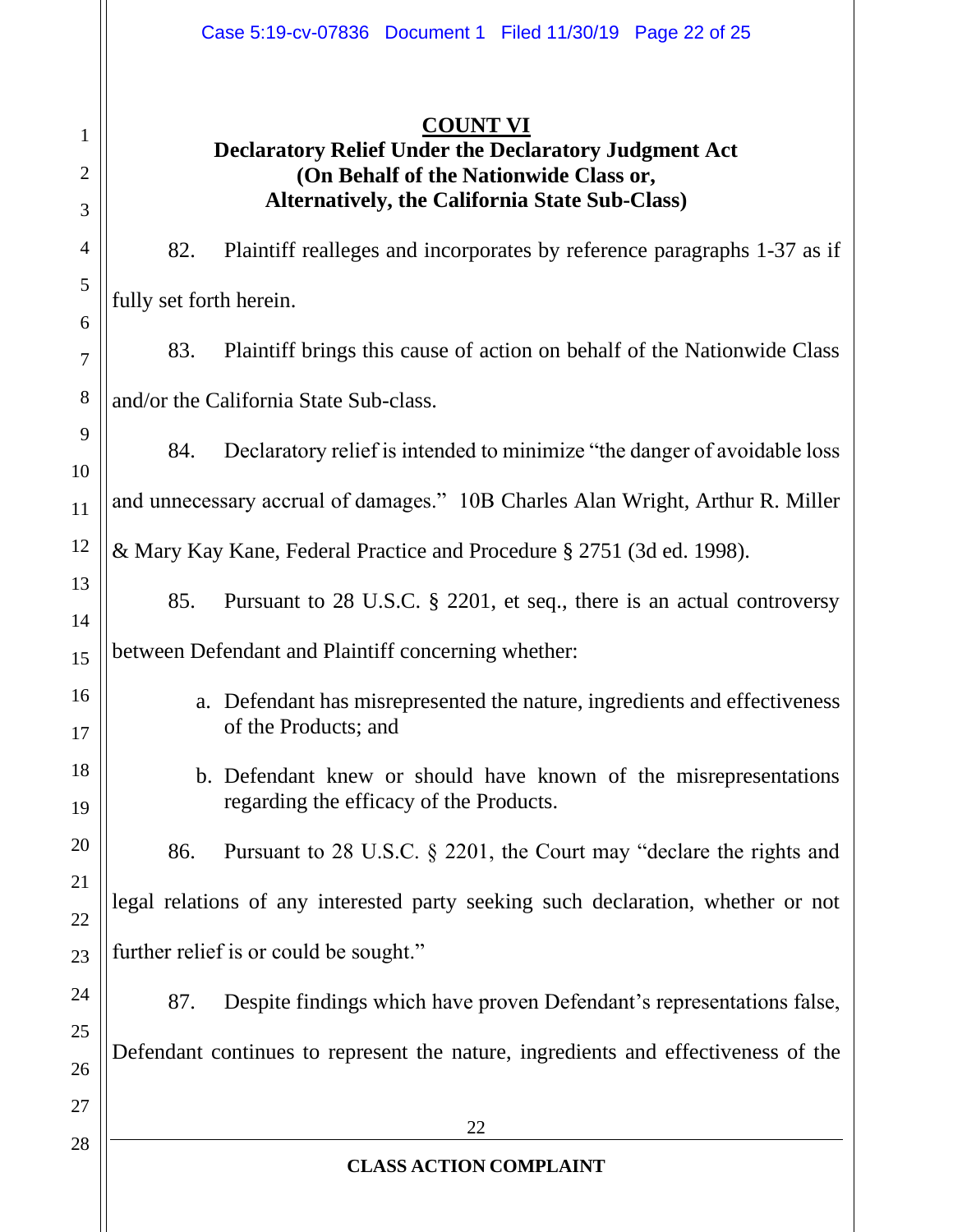Products, specifically labeling the Products as illegal "dietary supplements" and has otherwise failed to correct those misrepresentations.

88. Accordingly, based on Defendant's repeated and continued misrepresentations, Plaintiff seeks a declaration that Defendant has misrepresented the nature, ingredients and effectiveness of the Products and that its actions are unlawful.

89. The declaratory relief requested herein will generate common answers that will settle the controversy related to the misrepresented labeling of the Products. There is an economy to resolving these issues as they have the potential to eliminate the need for continued and repeated litigation.

# **PRAYER FOR RELIEF**

WHEREFORE, Plaintiff prays that this case be certified and maintained as a class action and for judgment to be entered against Defendant as follows:

A. Enter an order certifying the proposed Class (and subclasses, if applicable), designating Plaintiff as the class representative, and designating the undersigned as class counsel;

B. Enter an order awarding Plaintiff and the class members their actual damages, treble damages, and/or any other form of monetary relief provided by law, except that no monetary relief is presently sought for violations of the Consumers Legal Remedies Act;

C. Declare that Defendant is financially responsible for notifying all Class members of the problems with the Products;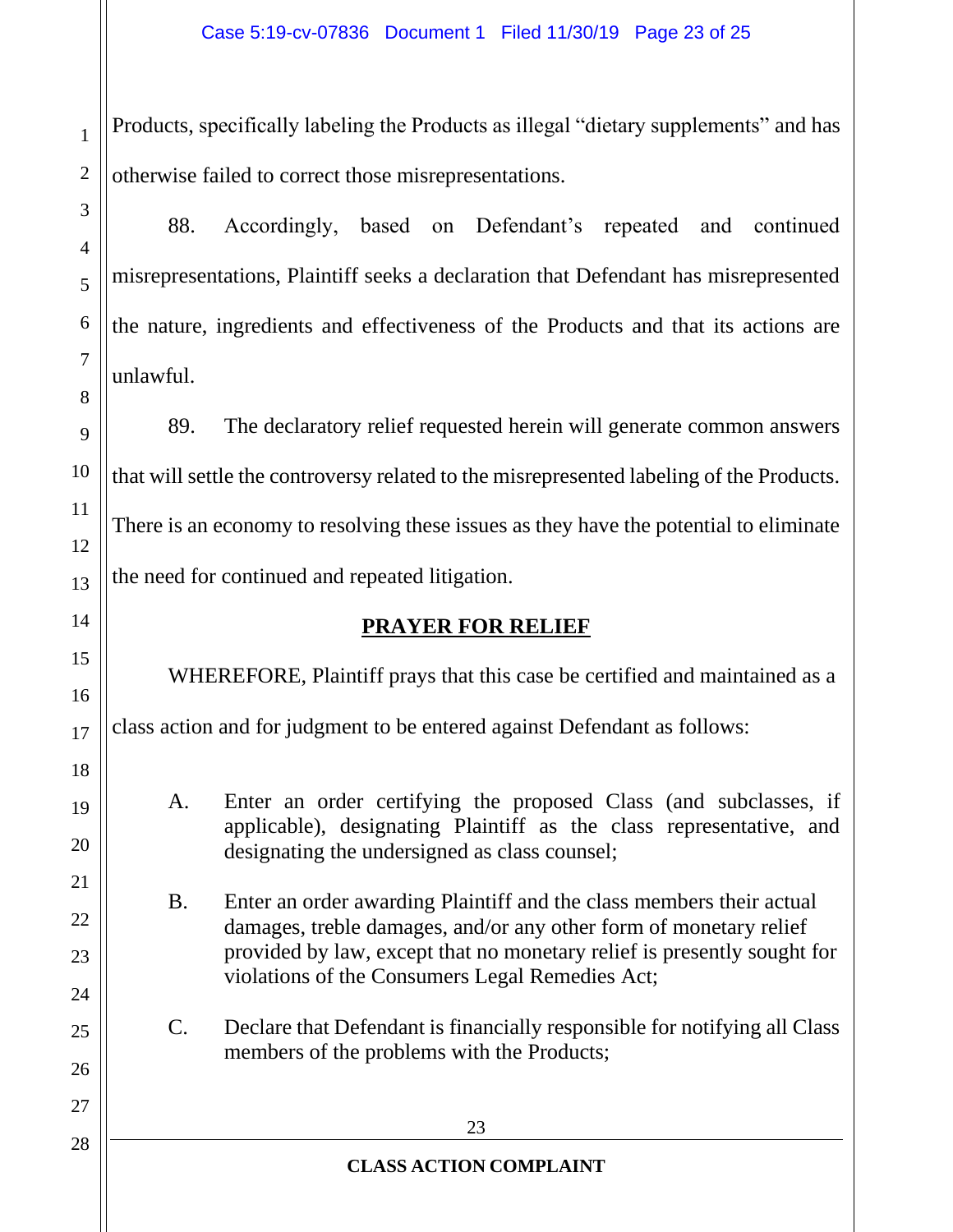D. Declare that Defendant must disgorge, for the benefit of the Class, all or part of the ill-gotten profits it received from the sale of the Products, or order Defendant to make full restitution to Plaintiff and the members of the Class, except that no monetary relief is presently sought for violations of the Consumers Legal Remedies Act;

- E. Defendant shall audit and reassess all prior customer claims regarding the Products, including claims previously denied in whole or in part;
- F. An order awarding Plaintiff and the classes pre-judgment and postjudgment interest as allowed under the law;
- G. For reasonable attorneys' fees and reimbursement of all costs for the prosecution of this action, including expert witness fees; and
- H. For such other and further relief as this Court deems just and appropriate.

# **JURY DEMAND**

Plaintiff hereby demands a trial by jury on all issues so triable.

Dated: November 30, 2019 Respectfully Submitted,

24 **CLASS ACTION COMPLAINT** By: /s/ Jonathan Shub Jonathan Shub (CA Bar #237708) Kevin Laukaitis\* **KOHN, SWIFT & GRAF, P.C.**  1600 Market Street, Suite 2500 Philadelphia, PA 19103 Tel: 215-238-1700 jshub@kohnswift.com klaukaitis@kohnswift.com Nick Suciu III\* **BARBAT, MANSOUR & SUCIU PLLC**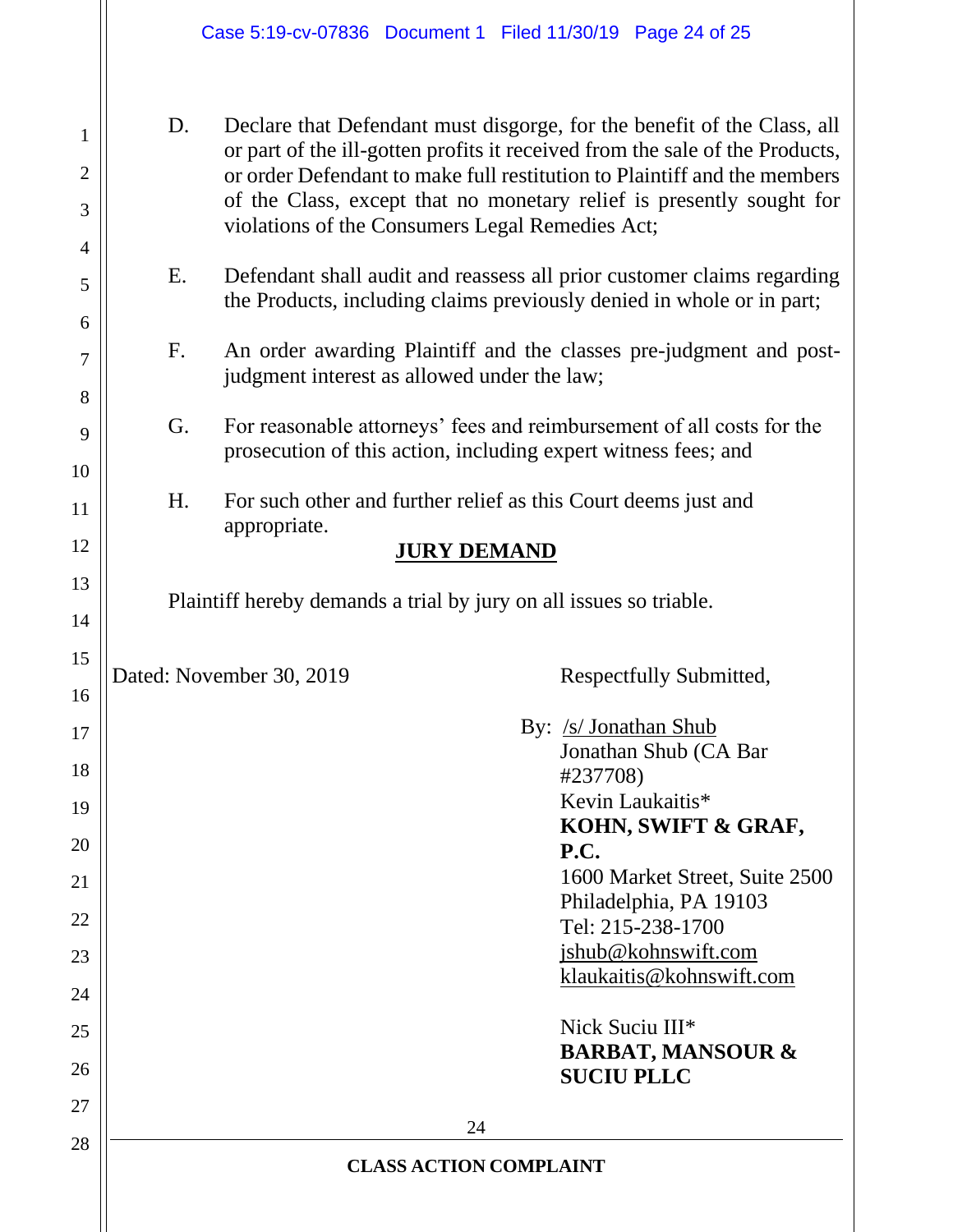| $\mathbf{1}$<br>$\overline{2}$<br>3 | 1644 Bracken Rd.<br>Bloomfield Hills, Michigan<br>48302<br>Tel: 313-303-3472<br>nicksuciu@bmslawyers.com |
|-------------------------------------|----------------------------------------------------------------------------------------------------------|
| $\overline{4}$<br>5                 | Gregory F. Coleman*                                                                                      |
| 6                                   | Rachel Soffin*<br><b>GREG COLEMAN LAW PC</b>                                                             |
| 7                                   | <b>First Tennessee Plaza</b>                                                                             |
| 8                                   | 800 S. Gay Street, Suite 1100<br>Knoxville, Tennessee 37929                                              |
| 9                                   | Tel: 865-247-0080                                                                                        |
| 10                                  | greg@gregcolemanlaw.com                                                                                  |
| 11                                  | <i>*Pro Hac Vice Application</i>                                                                         |
| 12                                  | <b>Forthcoming</b>                                                                                       |
| 13                                  | <b>Counsel For Plaintiff</b>                                                                             |
| 14                                  | <b>And The Class</b>                                                                                     |
| 15                                  |                                                                                                          |
| 16                                  |                                                                                                          |
| 17                                  |                                                                                                          |
| 18                                  |                                                                                                          |
| 19                                  |                                                                                                          |
| 20                                  |                                                                                                          |
| 21                                  |                                                                                                          |
| 22                                  |                                                                                                          |
| 23                                  |                                                                                                          |
| 24                                  |                                                                                                          |
| 25                                  |                                                                                                          |
| 26                                  |                                                                                                          |
| 27                                  | 25                                                                                                       |
| 28                                  | <b>CLASS ACTION COMPLAINT</b>                                                                            |
|                                     |                                                                                                          |
|                                     |                                                                                                          |